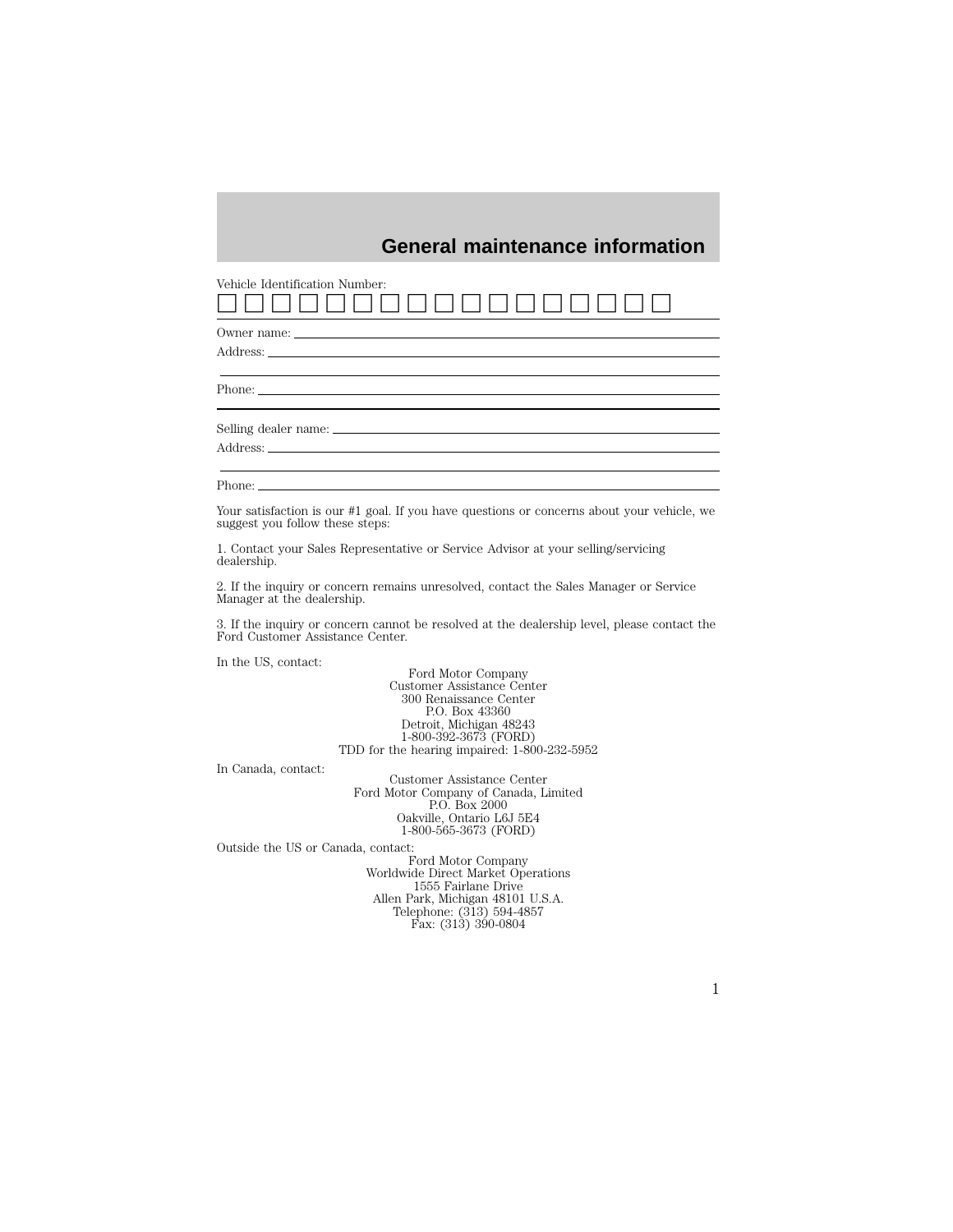# **Table of contents**

| General maintenance information |  |
|---------------------------------|--|
| Normal schedule                 |  |
| Severe duty schedule            |  |
| Owner maintenance checks        |  |

All rights reserved. Reproduction by any means, electronic or mechanical including photocopying, recording or by any information storage and retrieval system or translation in whole or part is not permitted without written authorization from Ford Motor Company.

Copyright  $\circ$  1997 Ford Motor Company

|  | PU 1   |         |  |
|--|--------|---------|--|
|  |        |         |  |
|  | I<br>i | ۰.<br>٦ |  |
|  |        |         |  |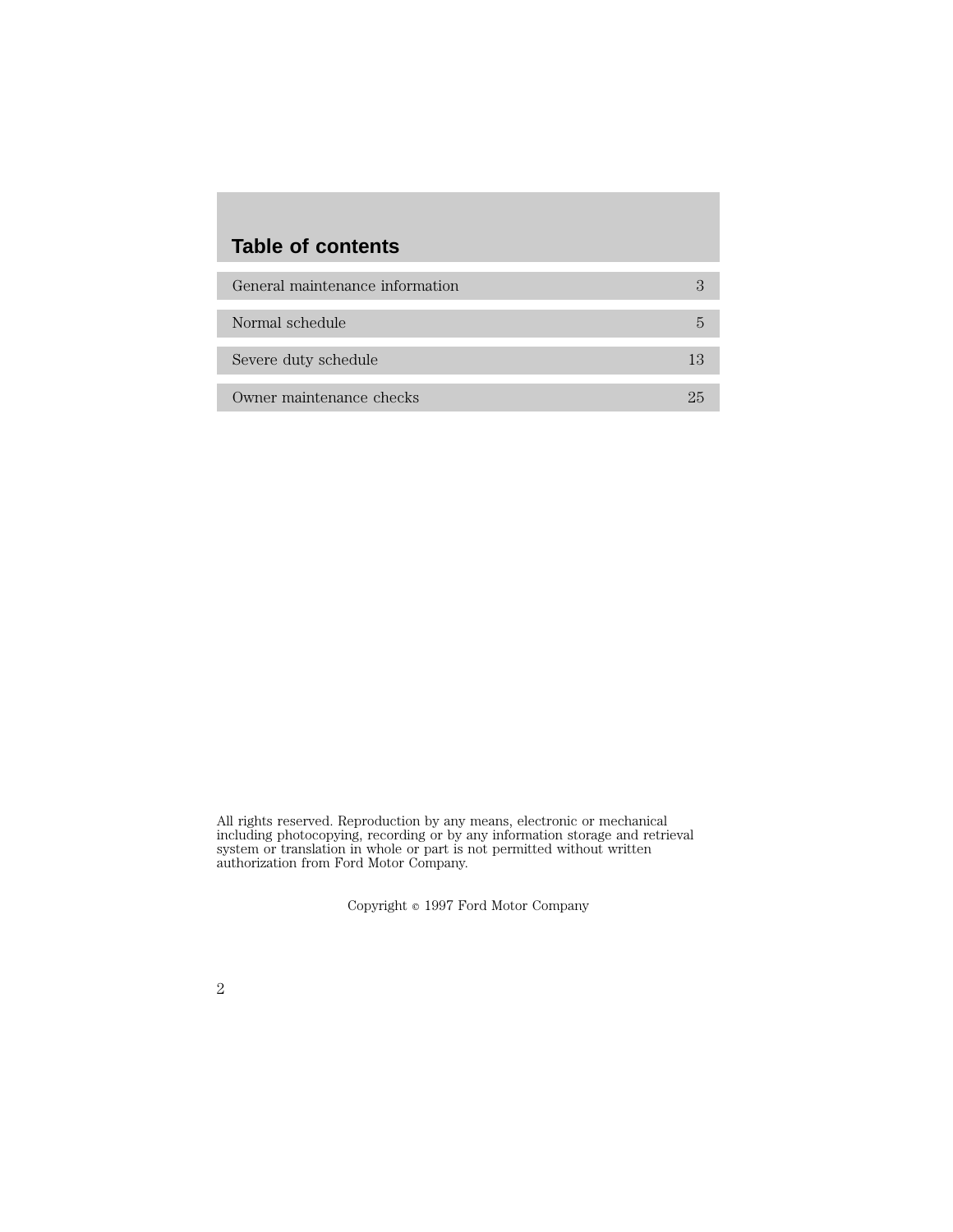## **General maintenance information**

#### **GENERAL MAINTENANCE INFORMATION**

This Service Guide indicates the scheduled maintenance required for your vehicle. Proper maintenance guards against major repair expenses resulting from neglect or inadequate maintenance, and may help increase the value you receive when you sell or trade your vehicle.

It is your responsibility to make sure that all of the scheduled maintenance is performed and that the materials used meet Ford engineering specifications. Failure to perform scheduled maintenance, as specified in the Service Guide, will invalidate warranty coverage on parts affected by the lack of maintenance. Make sure that receipts for completed maintenance work are retained with the vehicle and confirmation of maintenance work is always entered in your Service Guide.

Your Ford or Lincoln-Mercury dealership, or Ford or Lincoln-Mercury Auto Care service center, has factory-trained technicians who can perform the required maintenance using genuine Ford parts. The dealership looks forward to meeting your every service need to maximize your satisfaction with your vehicle.

#### **MAINTENANCE: AN INVESTMENT**

Maintenance is an investment that will pay dividends in the form of improved reliability, durability and resale value.

To assure the durability of your vehicle and its emission control systems, it is necessary that scheduled maintenance be performed at the designated intervals.

Ford strongly recommends the use of genuine Ford replacement parts. If other than Ford or Motorcraft parts or Ford authorized remanufactured parts are used for maintenance replacements or for the service of components affecting emission control, the non-Ford parts should be equivalent to genuine Ford Motor Company parts in performance and durability. It is the owner's responsibility to determine the equivalency of such parts. Please consult your "Warranty Information Booklet" for complete warranty information.

#### **NO COST PCV VALVE REPLACEMENT**

The PCV valve is a critical emission component. Your dealer will replace the valve at no cost at 96,000 kilometers (60,000 miles), except in Canada and California.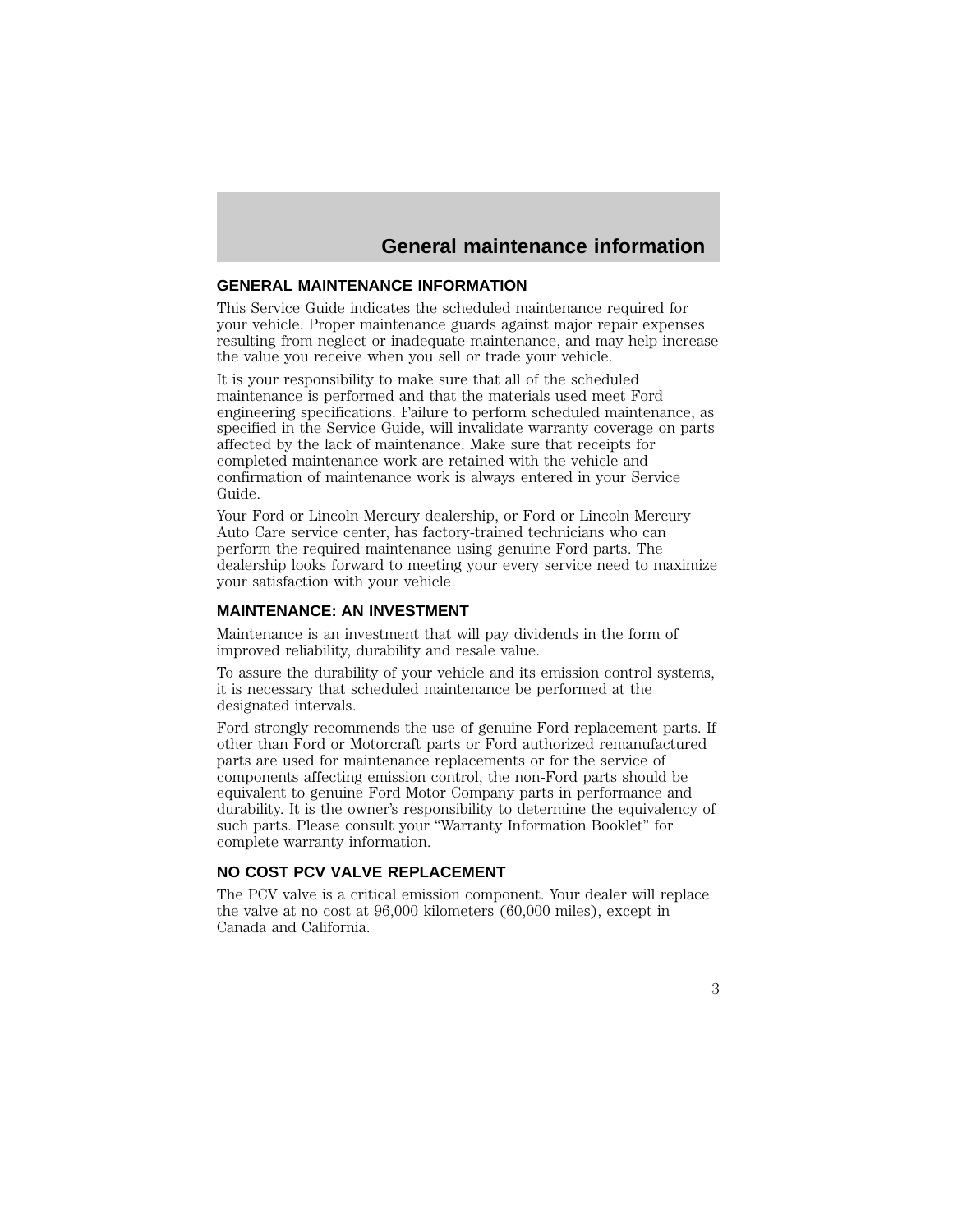# **General maintenance information**

#### **PRE-DELIVERY SERVICE CHECK**

❑ Pre-Delivery Service Inspection Completed DEALER AUTHORIZATION

| Date:    |  |
|----------|--|
| Mileage: |  |

#### **WHAT MAINTENANCE SCHEDULE DO YOU FOLLOW?**

#### **Normal Schedule**

4

Follow the Normal Schedule for most normal everyday driving conditions.

### **Severe Duty Schedule**

Follow the Severe Duty Schedule if your driving habits **FREQUENTLY** include one or more of the following conditions:

- Driving at top speeds for long distances during hot conditions.
- Short trips in areas of high humidity or freezing conditions.
- Police, taxi or delivery usage.
- Driving in dusty/sandy environments for long periods.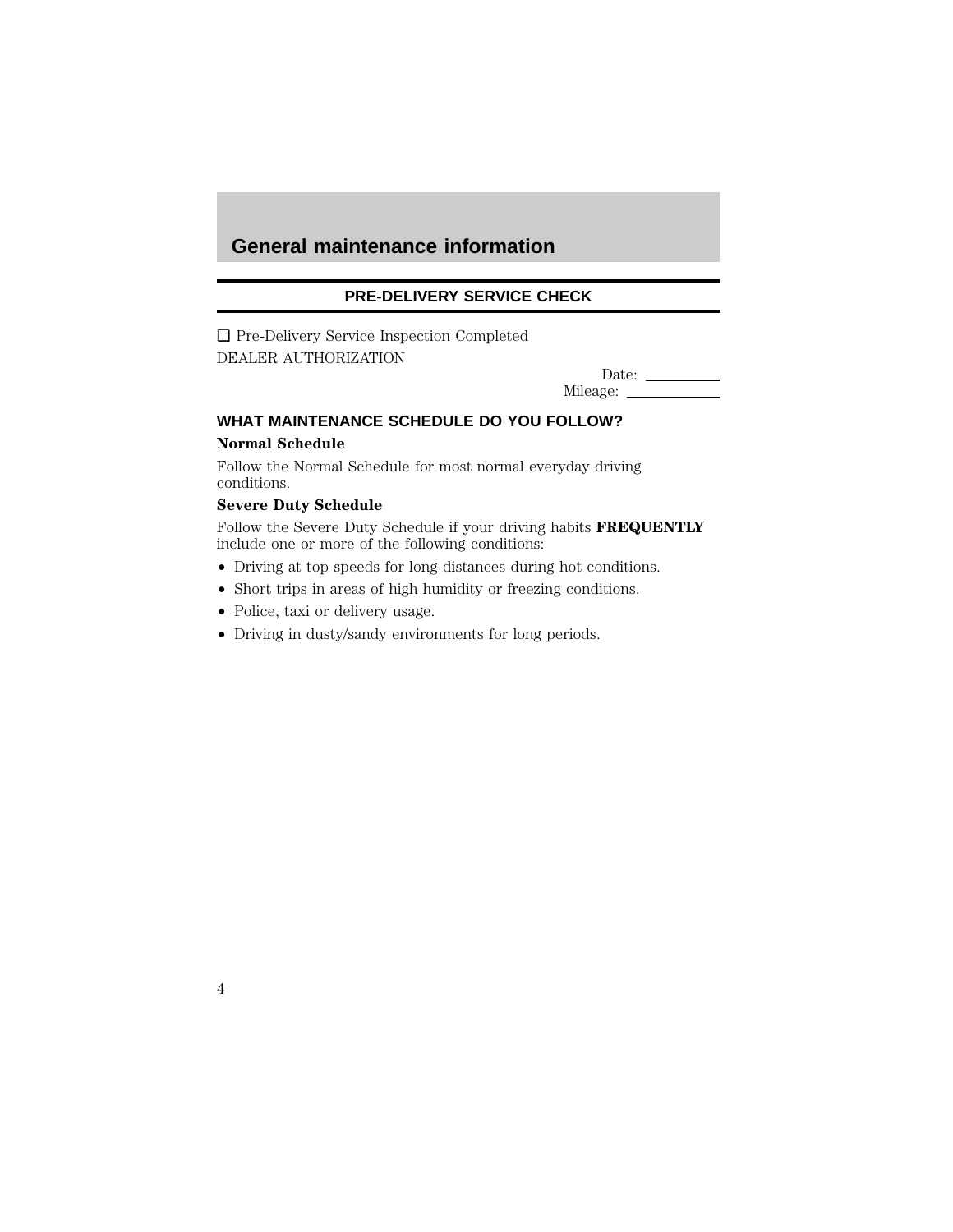*Items for Emission Control Service are shown in italics*.

For items marked with a number in parentheses such as (1), see footnote at the end of this section.

Rear axle lubricants should not be checked or changed unless a leak is suspected, service required, or the axle has been submerged in water. The rear axle lubricant should be changed anytime the axle has been submerged in water.

Rear axles containing synthetic lubricant are lubricated for life. These axles are not to be checked or changed unless a leak is suspected, service required or the axle has been submerged in water. The rear axle lubricant should be changed anytime the axle has been submerged in water.

Police and Taxi Vehicles:

Replace rear axle lubricant every 160,000 km (100,000 miles). Rear axle lubricant may be waived if the axle was filled with 75W140 synthetic gear lubricant meeting Ford specification WSL-M2C192–A, part number F1TZ-19580–B or equivalent. Add 118 ml (4 oz.) of additive friction modifier C8AZ-19B546–A (EST-M2C118–A) or equivalent for complete refill of Traction-Lok rear axles. The rear axle lubricant should be changed anytime the axle has been submerged in water.

#### **8,000 KILOMETERS (5,000 MILES)**

❑ *Change engine oil and replace oil filter.* ❑ Rotate tires and adjust air pressure. DEALER AUTHORIZATION

> Date: Mileage:

### **16,000 KILOMETERS (10,000 MILES)**

❑ *Change engine oil and replace oil filter.* DEALER AUTHORIZATION

Date:  $\_\_$ Mileage: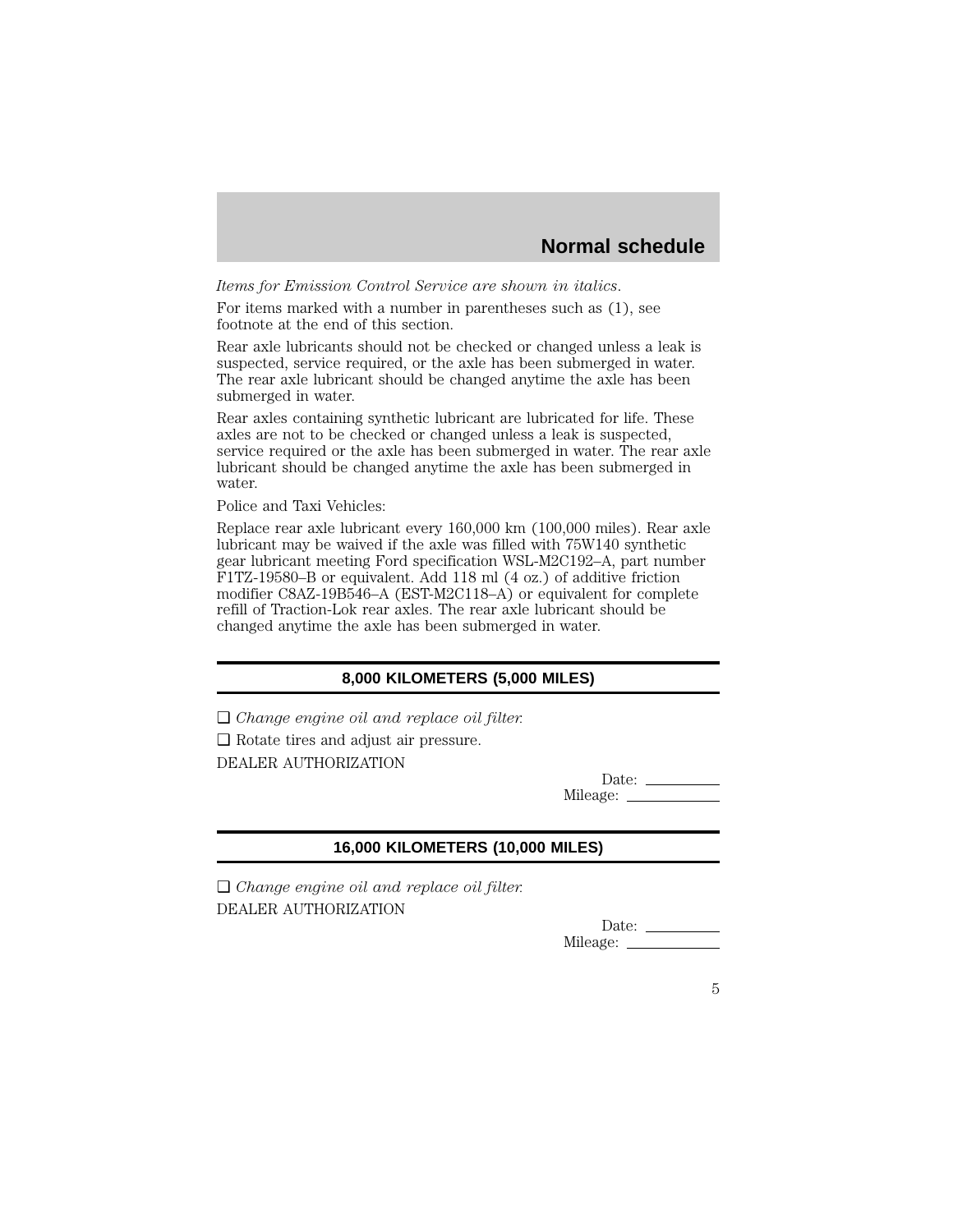#### **24,000 KILOMETERS (15,000 MILES)**

- ❑ *Change engine oil and replace oil filter.*
- ❑ *Inspect engine cooling system, hoses, and clamps; check coolant strength every 24,000 km (15,000 miles) or 12 months.*
- ❑ Rotate tires and adjust air pressure.
- ❑ Lubricate pitman arm and steering stops.

DEALER AUTHORIZATION

Date:  $\_\_\_\_\_\_\_\_\_\_\_\_\_\_\_\_\_\_\_\_\_\_\_\_\_\_\_\_$ Mileage:

## **32,000 KILOMETERS (20,000 MILES)**

❑ *Change engine oil and replace oil filter.* DEALER AUTHORIZATION

| Date:    |  |
|----------|--|
| Mileage: |  |

#### **40,000 KILOMETERS (25,000 MILES)**

❑ *Change engine oil and replace oil filter.*

❑ Rotate tires and adjust air pressure. DEALER AUTHORIZATION

Date: Mileage:

### **48,000 KILOMETERS (30,000 MILES)**

- ❑ *Change engine oil and replace oil filter.*
- ❑ *Inspect engine cooling system, hoses, and clamps; check coolant strength every 24,000 km (15,000 miles) or 12 months.*
- ❑ *Replace air cleaner filter.*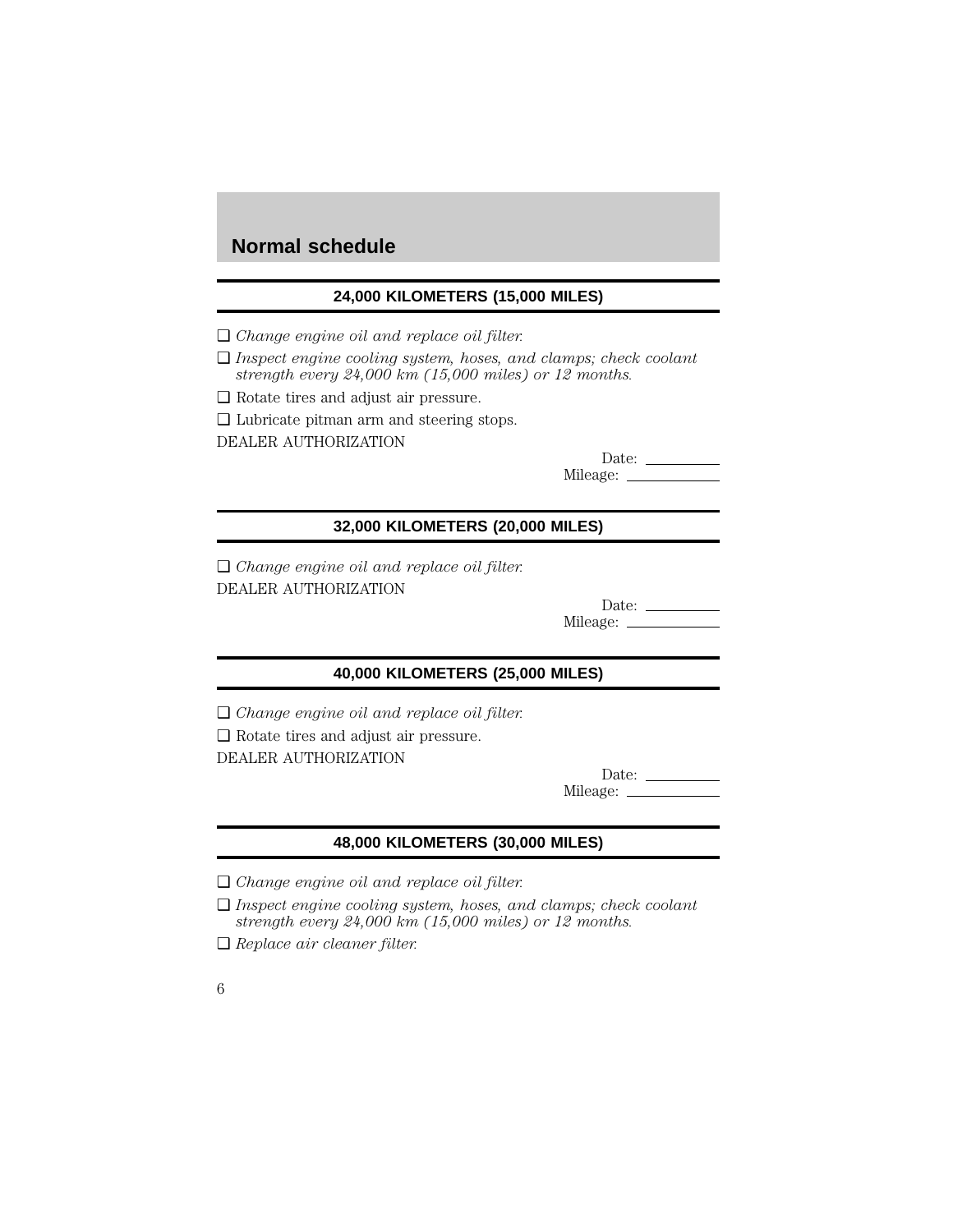$\Box$  Inspect exhaust heat shield(s).

❑ Change automatic transmission fluid.

 $\Box$  Inspect front and rear brakes. (1)

❑ Lubricate pitman arm and steering stops.

DEALER AUTHORIZATION

| Date:    |  |
|----------|--|
| Mileage: |  |

#### **56,000 KILOMETERS (35,000 MILES)**

❑ *Change engine oil and replace oil filter.* ❑ Rotate tires and adjust air pressure. DEALER AUTHORIZATION

| Date:    |  |
|----------|--|
| Mileage: |  |

### **64,000 KILOMETERS (40,000 MILES)**

❑ *Change engine oil and replace oil filter.* DEALER AUTHORIZATION

Date: Mileage:

#### **72,000 KILOMETERS (45,000 MILES)**

❑ *Change engine oil and replace oil filter.*

❑ *Inspect engine cooling system, hoses, and clamps; check coolant strength every 24,000 km (15,000 miles) or 12 months.*

❑ Rotate tires and adjust air pressure.

❑ Lubricate pitman arm and steering stops.

DEALER AUTHORIZATION

Date: Mileage: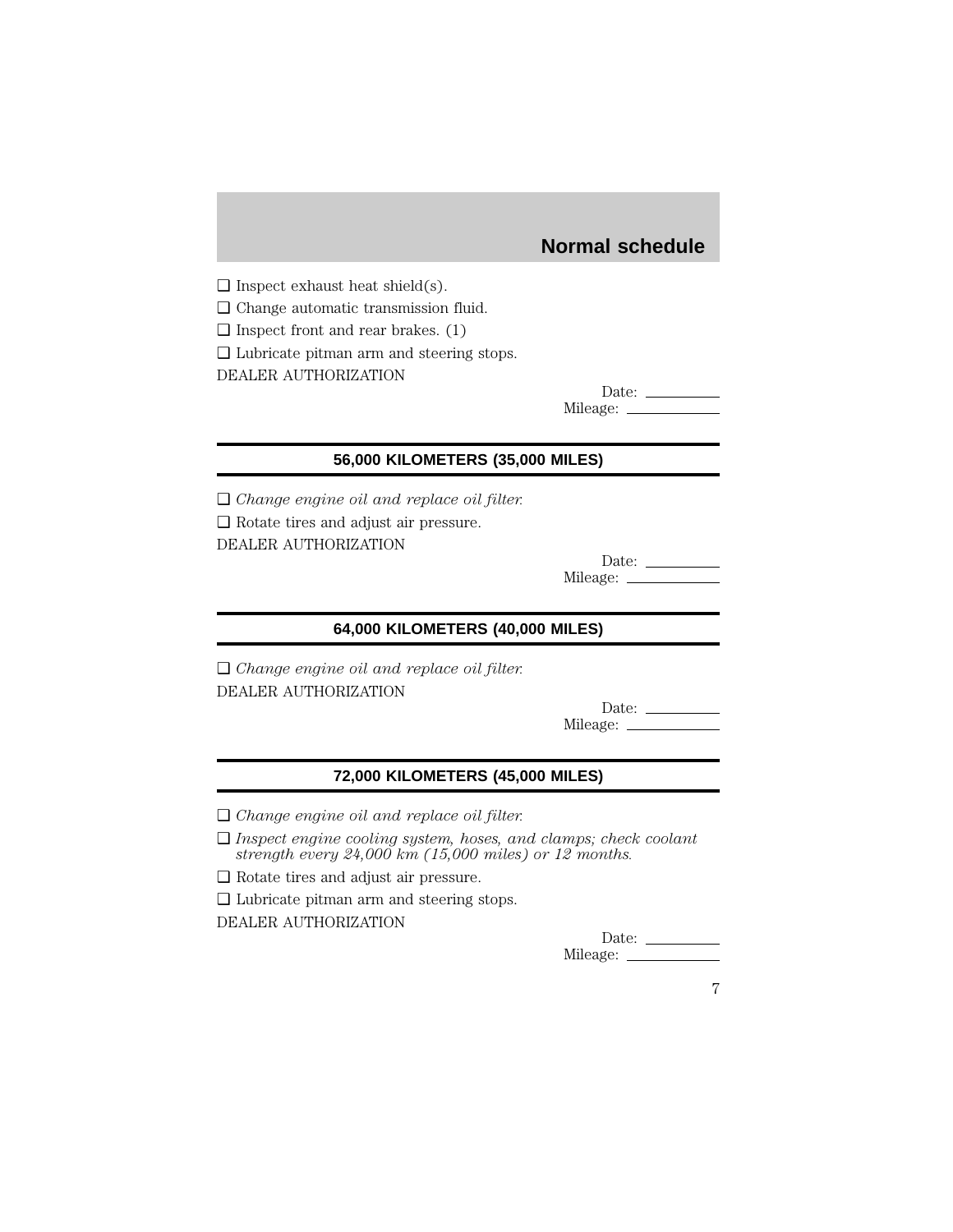#### **80,000 KILOMETERS (50,000 MILES)**

❑ *Change engine oil and replace oil filter.*

❑ *Change engine coolant initially at 80,000 km (50,000 miles) or 48 months. Thereafter, change engine coolant every 48,000 km (30,000 miles) or 36 months.*

DEALER AUTHORIZATION

| Date:    |  |
|----------|--|
| Mileage: |  |

#### **88,000 KILOMETERS (55,000 MILES)**

❑ *Change engine oil and replace oil filter.* ❑ Rotate tires and adjust air pressure.

DEALER AUTHORIZATION

| Date:    |  |
|----------|--|
| Mileage: |  |

#### **96,000 KILOMETERS (60,000 MILES)**

- ❑ *Change engine oil and replace oil filter.*
- ❑ *Replace spark plugs. (NGV only)*
- ❑ *Replace air cleaner filter.*
- ❑ *Inspect engine cooling system, hoses, and clamps; check coolant strength every 24,000 km (15,000 miles) or 12 months.*
- ❑ *Replace PCV valve. (2)*
- ❑ *Inspect accessory drive belt(s). (NGV only)*
- ❑ Change automatic transmission fluid.
- $\Box$  Inspect exhaust heat shield(s).
- $\Box$  Inspect front and rear brakes. (1)
- ❑ Lubricate pitman arm and steering stops.

DEALER AUTHORIZATION

Date:  $\_\_$ Mileage: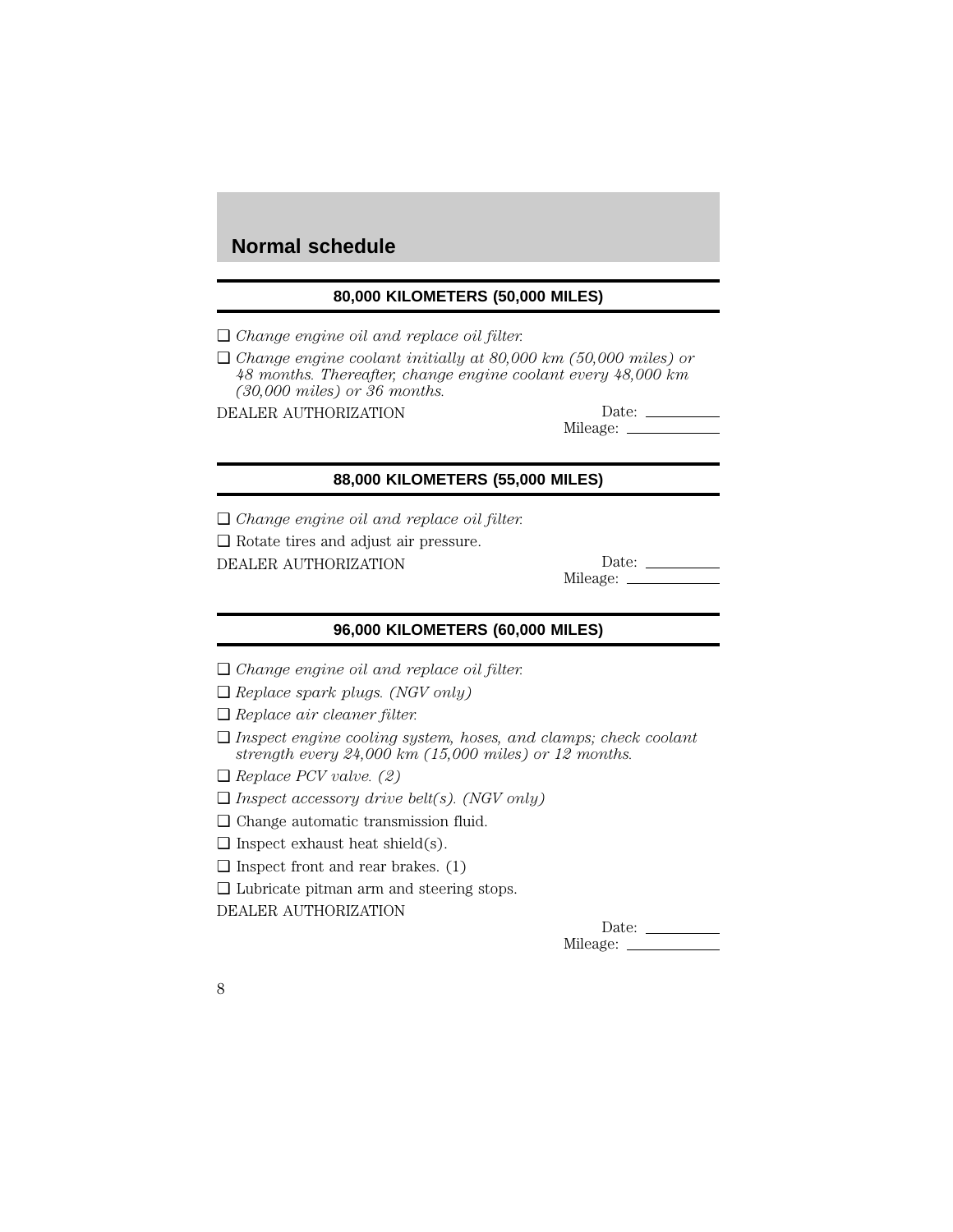### **104,000 KILOMETERS (65,000 MILES)**

❑ *Change engine oil and replace oil filter.* ❑ Rotate tires and adjust air pressure. DEALER AUTHORIZATION

| Date:    |  |
|----------|--|
| Mileage: |  |

#### **112,000 KILOMETERS (70,000 MILES)**

❑ *Change engine oil and replace oil filter.* DEALER AUTHORIZATION

Date: Mileage:

## **120,000 KILOMETERS (75,000 MILES)**

❑ *Change engine oil and replace oil filter.*

❑ *Inspect engine cooling system, hoses, and clamps; check coolant strength every 24,000 km (15,000 miles) or 12 months.*

❑ Rotate tires and adjust air pressure.

❑ Lubricate pitman arm and steering stops.

DEALER AUTHORIZATION Date:

Mileage:

### **128,000 KILOMETERS (80,000 MILES)**

❑ *Change engine oil and replace oil filter.*

❑ *Change engine coolant every 48,000 km (30,000 miles) or 36 months.*

DEALER AUTHORIZATION

Date: Mileage: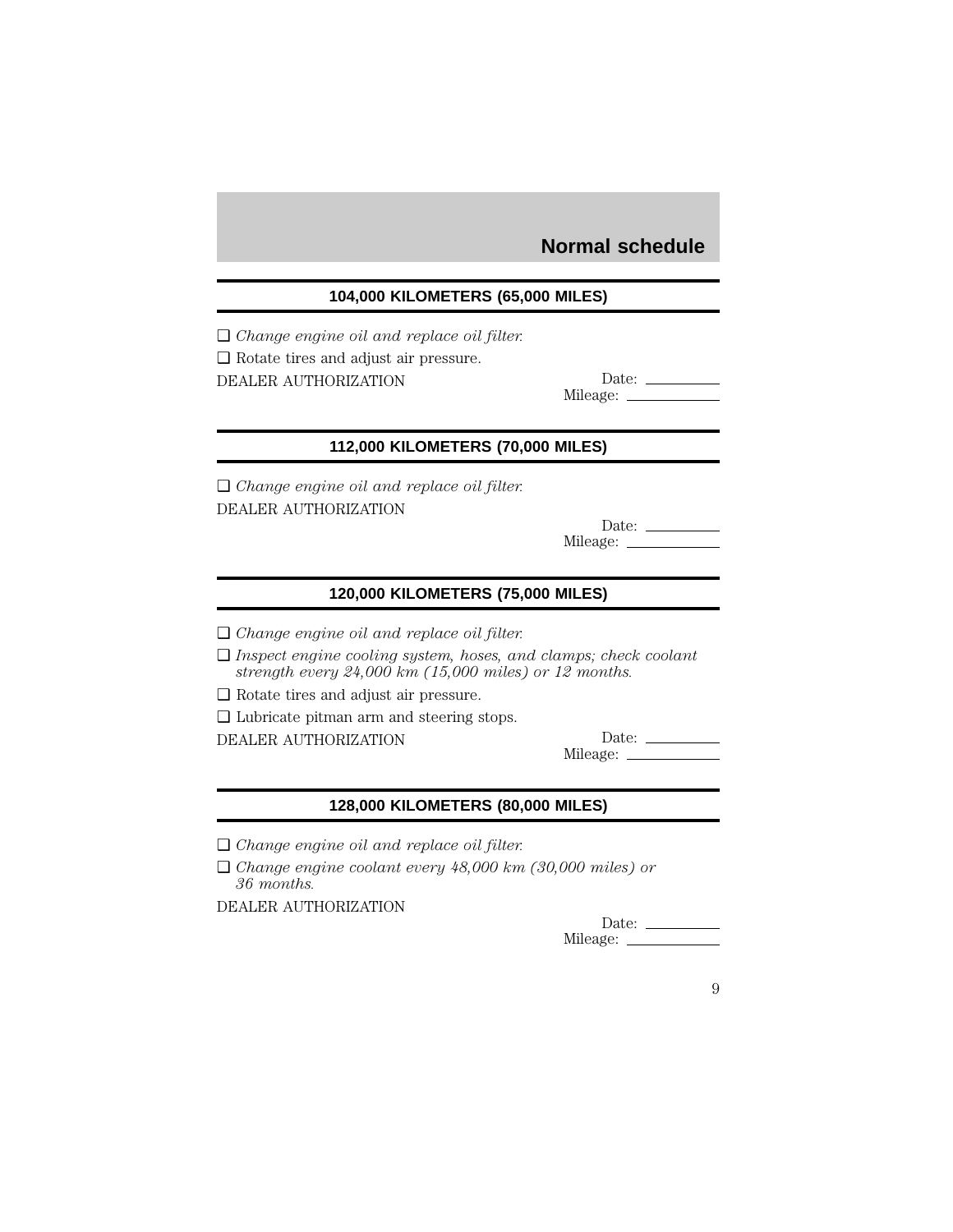### **136,000 KILOMETERS (85,000 MILES)**

❑ *Change engine oil and replace oil filter.* ❑ Rotate tires and adjust air pressure. DEALER AUTHORIZATION

> Date: Mileage:

#### **144,000 KILOMETERS (90,000 MILES)**

- ❑ *Change engine oil and replace oil filter.*
- ❑ *Inspect engine cooling system, hoses, and clamps; check coolant strength every 24,000 km (15,000 miles) or 12 months.*
- ❑ *Replace air cleaner filter.*
- ❑ *Inspect accessory drive belt(s). (NGV only)*
- ❑ Change automatic transmission fluid.
- $\Box$  Inspect exhaust heat shield(s).
- $\Box$  Inspect front and rear brakes. (1)
- ❑ Lubricate pitman arm and steering stops.

DEALER AUTHORIZATION

Date: Mileage:

#### **152,000 KILOMETERS (95,000 MILES)**

❑ *Change engine oil and replace oil filter.*

❑ Rotate tires and adjust air pressure.

DEALER AUTHORIZATION

Date: Mileage: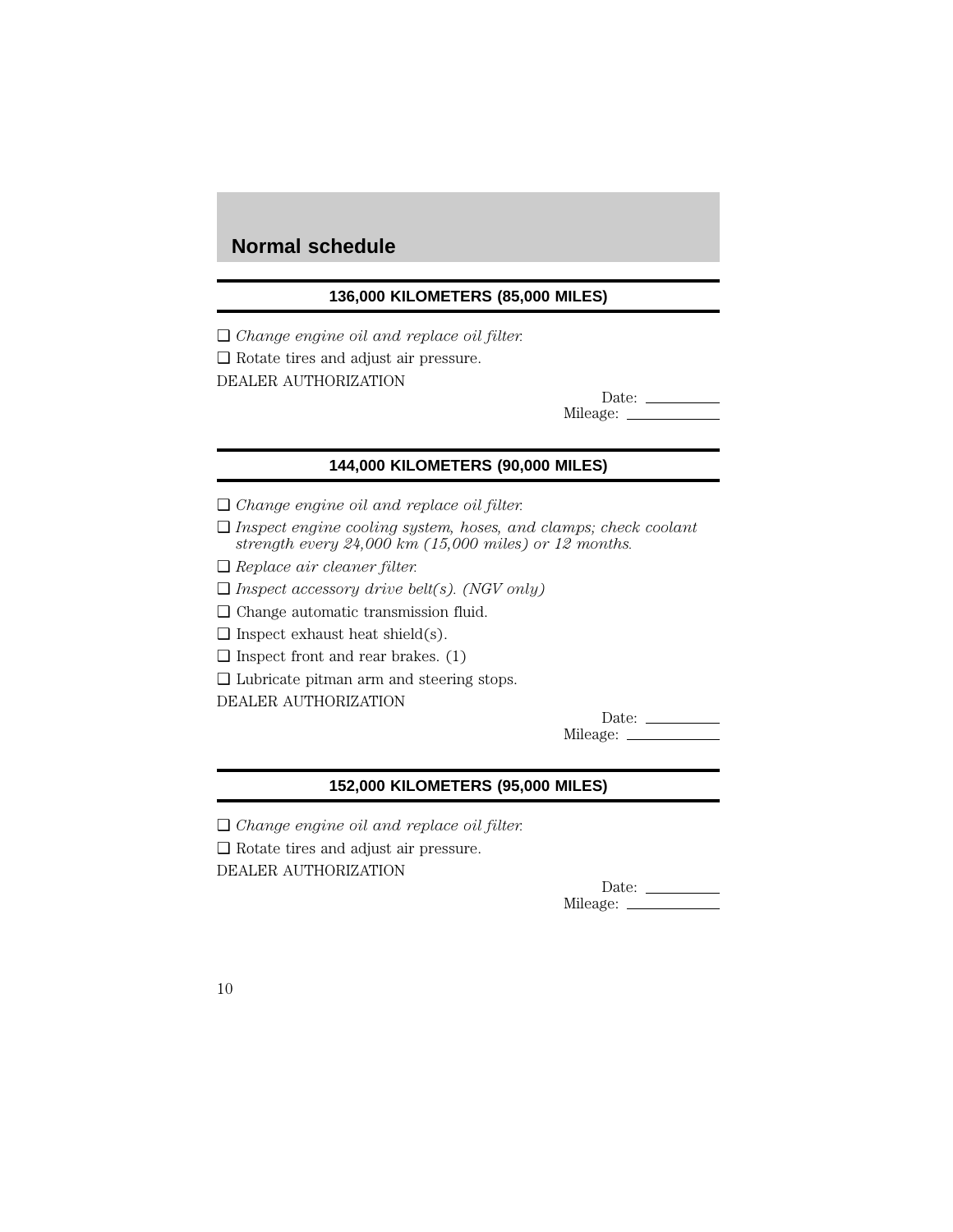## **160,000 KILOMETERS (100,000 MILES)**

❑ *Change engine oil and replace oil filter.*

❑ *Replace spark plugs. (except NGV)*

❑ *Inspect accessory drive belt(s). (except NGV)*

DEALER AUTHORIZATION

Date: Mileage:

## **168,000 KILOMETERS (105,000 MILES)**

❑ *Change engine oil and replace oil filter.*

❑ *Inspect engine cooling system, hoses, and clamps; check coolant strength every 24,000 km (15,000 miles) or 12 months.*

- ❑ Rotate tires and adjust air pressure.
- ❑ Lubricate pitman arm and steering stops.
- DEALER AUTHORIZATION

Date: Mileage:

## **176,000 KILOMETERS (110,000 MILES)**

- ❑ *Change engine oil and replace oil filter.*
- ❑ *Change engine coolant every 48,000 km (30,000 miles) or 36 months.*

DEALER AUTHORIZATION

| Date:    |  |
|----------|--|
| Mileage: |  |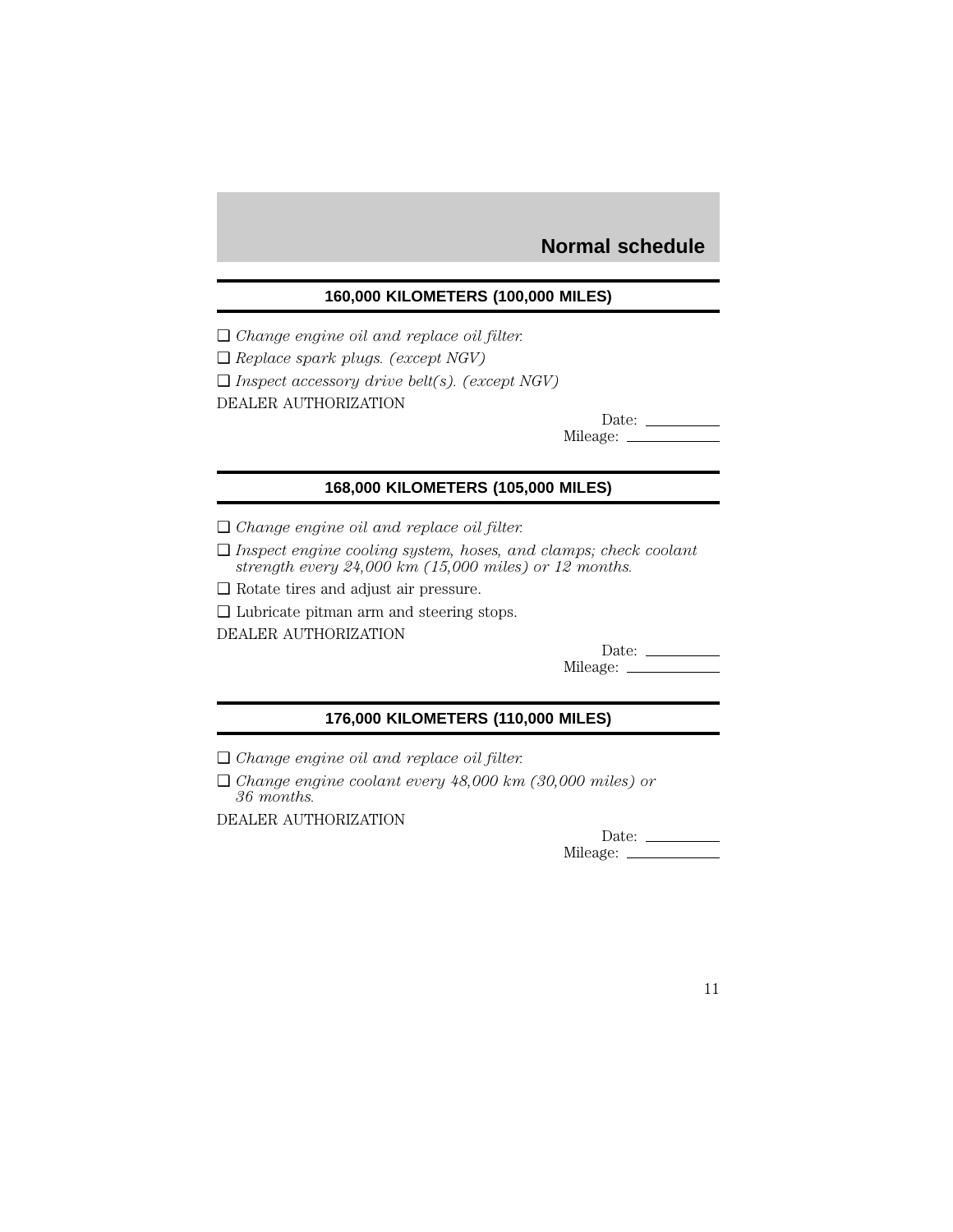#### **184,000 KILOMETERS (115,000 MILES)**

❑ *Change engine oil and replace oil filter.* ❑ Rotate tires and adjust air pressure. DEALER AUTHORIZATION

Date:  $\_\_$ Mileage:

#### **192,000 KILOMETERS (120,000 MILES)**

- ❑ *Change engine oil and replace oil filter.*
- ❑ *Replace spark plugs. (NGV only)*
- ❑ *Replace PCV valve.*
- ❑ *Inspect engine cooling system, hoses, and clamps; check coolant strength every 24,000 km (15,000 miles) or 12 months.*
- ❑ *Inspect accessory drive belt(s).*
- ❑ *Replace air cleaner filter.*
- ❑ Drain coalescent filter bowl. (NGV only)
- ❑ Replace fuel filter element and housing O-ring seal. (NGV only)
- ❑ Change automatic transmission fluid.
- $\Box$  Inspect exhaust heat shield(s).
- $\Box$  Inspect front and rear brakes. (1)
- ❑ Lubricate pitman arm and steering stops.

DEALER AUTHORIZATION

| Date:    |  |
|----------|--|
| Mileage: |  |

(1) If your driving habits include continuous stop-and-go driving or driving in hilly areas, more frequent intervals may be required.

(2) At 96,000 kilometers (60,000 miles) your dealer will replace the PCV valve at no cost except on Canada and California vehicles.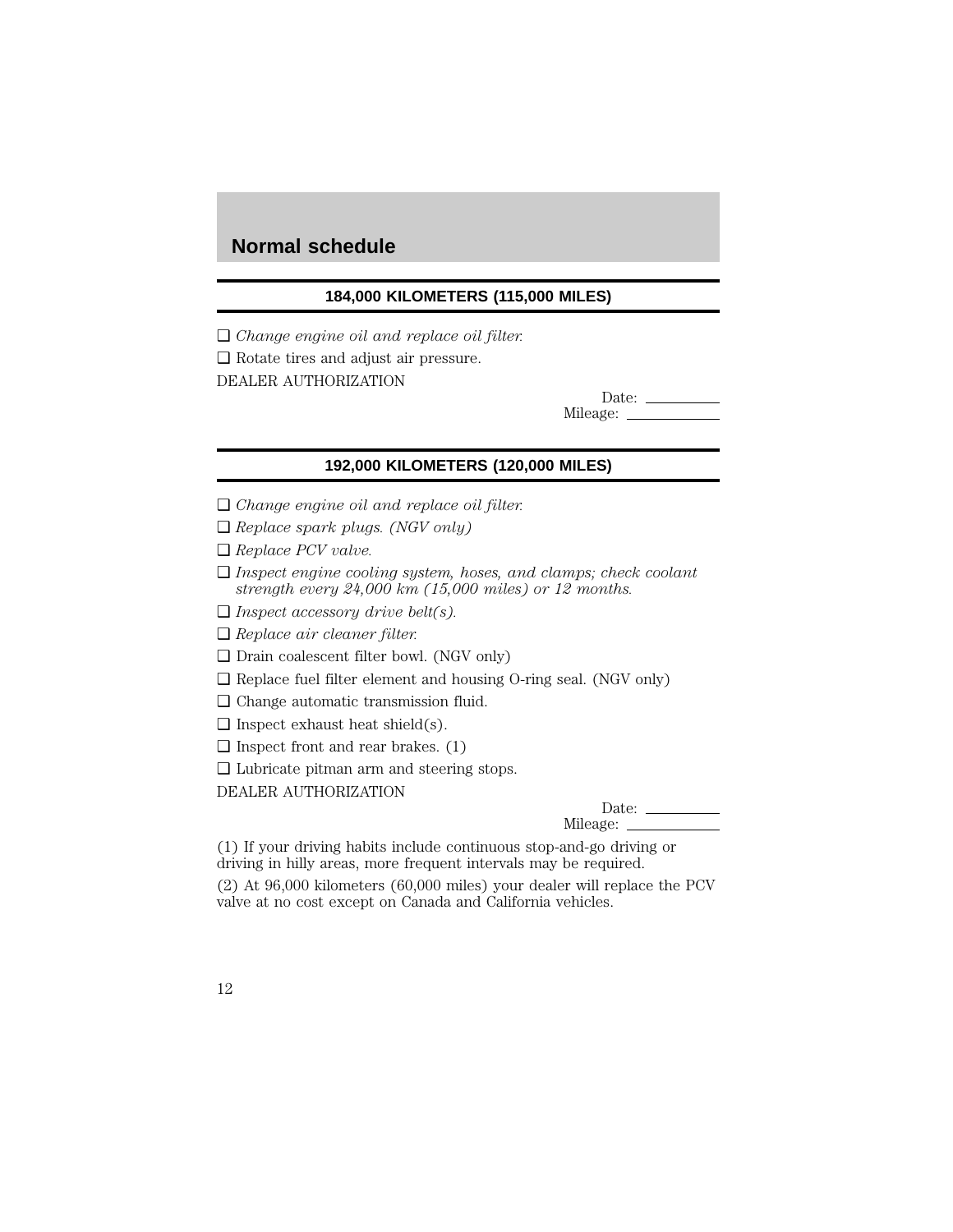*Items for Emission Control Service are shown in italics*.

For items marked with a number in parentheses such as (1), see footnote at the end of this section.

Non-synthetic rear axle lubricants should be replaced every 5,000 kilometers (3,000 miles) or 3 months, whichever occurs first, during extended trailer tow operation above 21°C (70°F) ambient and wide open throttle for extended periods above 72 km/h (45 mph) The 5,000 kilometer (3,000 mile) lube change may be waived if the axle was filled with 75W140 synthetic gear lubricant meeting Ford specification WSL-M2C192–A, part number F1TZ-19580–B or equivalent. Add 118 ml (4 oz.) of additive friction modifier C8AZ-19B546–A (EST-M2C118–A) or equivalent for complete refill of Traction-Lok rear axles. The axle lubricant should be changed anytime the axle has been submerged in water.

Rear axles containing synthetic lubricant are lubricated for life. These lubricants are not to checked or changed unless a leak is suspected, service required or the axle assembly has been submerged in water. The axle lubricant should be changed anytime the axle has been submerged in water.

Police and taxi vehicles:

Replace rear axle lubricant every 160,000 kilometers (100,000 miles). Rear axle lube change may be waived if the axle was filled with 75W140 synthetic gear lubricant meeting Ford specification WSL-M2C192–A, part number F1TZ-19580–B or equivalent. Add 118 ml (4 oz.) of additive friction modifier C8AZ-19B546–A (EST-M2C118–A) or equivalent for complete refill of Traction-Lok rear axles. The axle lubricant should be changed anytime the axle has been submerged in water.

#### **5,000 KILOMETERS (3,000 MILES)**

❑ *Change engine oil and replace oil filter.* DEALER AUTHORIZATION

Date:  $\_\_$ Mileage:  $\_\_$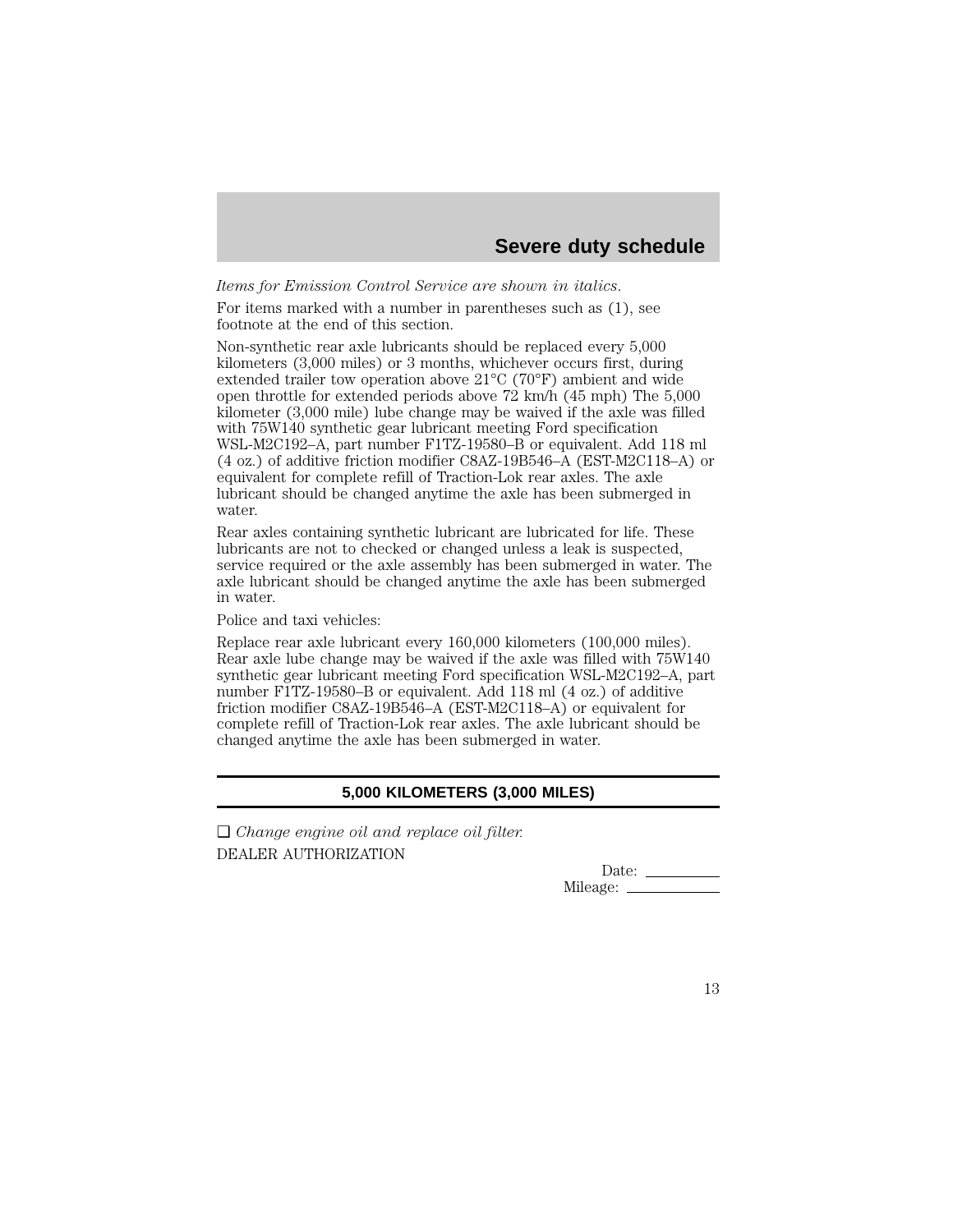## **10,000 KILOMETERS (6,000 MILES)**

❑ *Change engine oil and replace oil filter.* ❑ Rotate tires and adjust air pressure. DEALER AUTHORIZATION

| Date:    |  |
|----------|--|
| Mileage: |  |

## **15,000 KILOMETERS (9,000 MILES)**

❑ *Change engine oil and replace oil filter.* DEALER AUTHORIZATION

| Date:    |  |
|----------|--|
| Mileage: |  |

#### **20,000 KILOMETERS (12,000 MILES)**

❑ *Change engine oil and replace oil filter.* DEALER AUTHORIZATION

| Date:    |  |
|----------|--|
| Mileage: |  |

#### **25,000 KILOMETERS (15,000 MILES)**

❑ *Change engine oil and replace oil filter.*

❑ *Inspect engine cooling system, hoses, and clamps; check coolant strength every 25,000 km (15,000 miles) or 12 months.*

❑ Rotate tires and adjust air pressure.

❑ Lubricate pitman arm and steering stops.

DEALER AUTHORIZATION

Date:  $\_\_$ Mileage: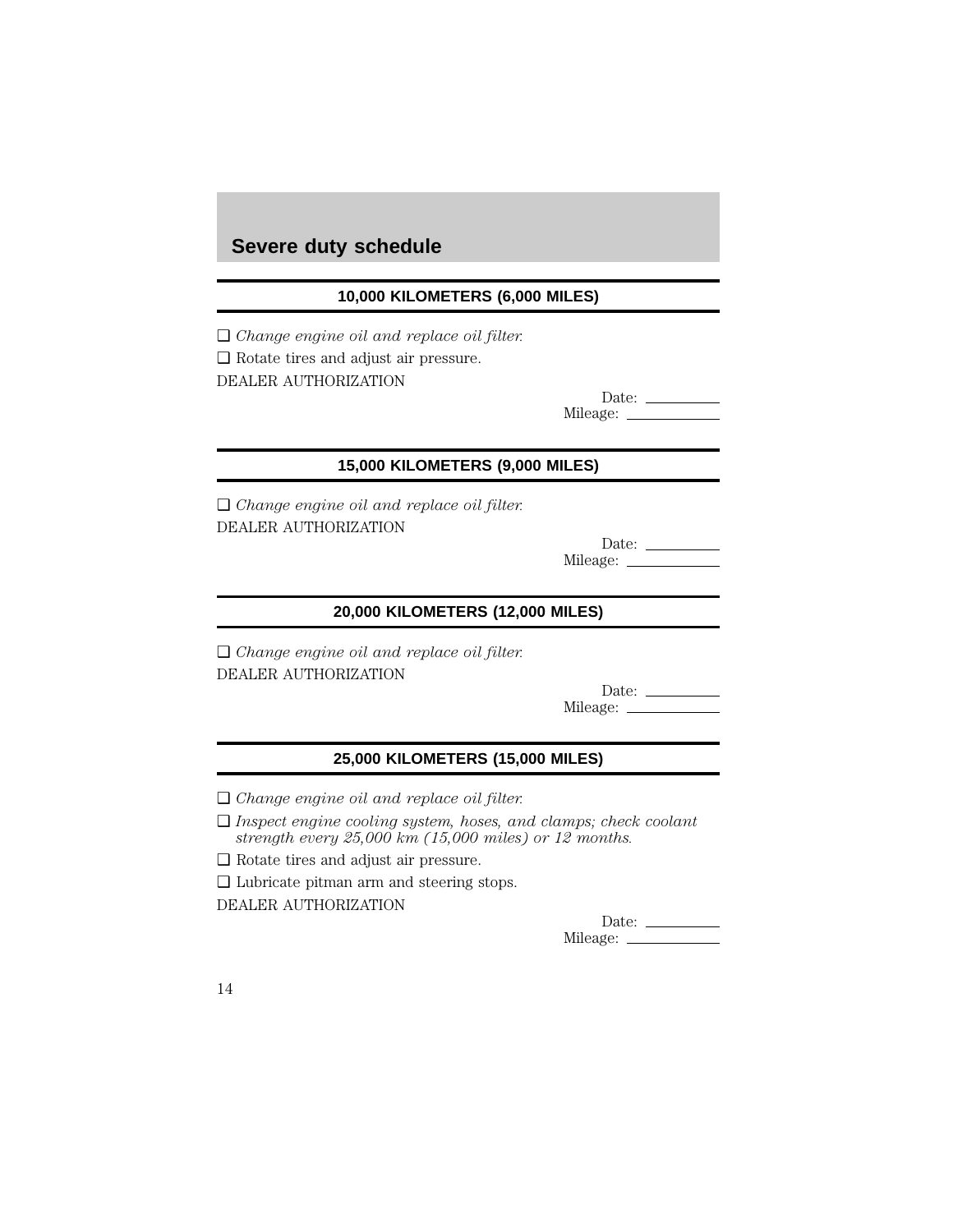## **30,000 KILOMETERS (18,000 MILES)**

❑ *Change engine oil and replace oil filter.* DEALER AUTHORIZATION

| Date:    |  |
|----------|--|
| Mileage: |  |

## **35,000 KILOMETERS (21,000 MILES)**

❑ *Change engine oil and replace oil filter.* ❑ Change automatic transmission fluid. DEALER AUTHORIZATION

| Date:    |  |
|----------|--|
| Mileage: |  |

## **40,000 KILOMETERS (24,000 MILES)**

❑ *Change engine oil and replace oil filter.* ❑ Rotate tires and adjust air pressure.

DEALER AUTHORIZATION

| Date:    |  |
|----------|--|
| Mileage: |  |

## **45,000 KILOMETERS (27,000 MILES)**

❑ *Change engine oil and replace oil filter.* DEALER AUTHORIZATION

| Date:    |  |
|----------|--|
| Mileage: |  |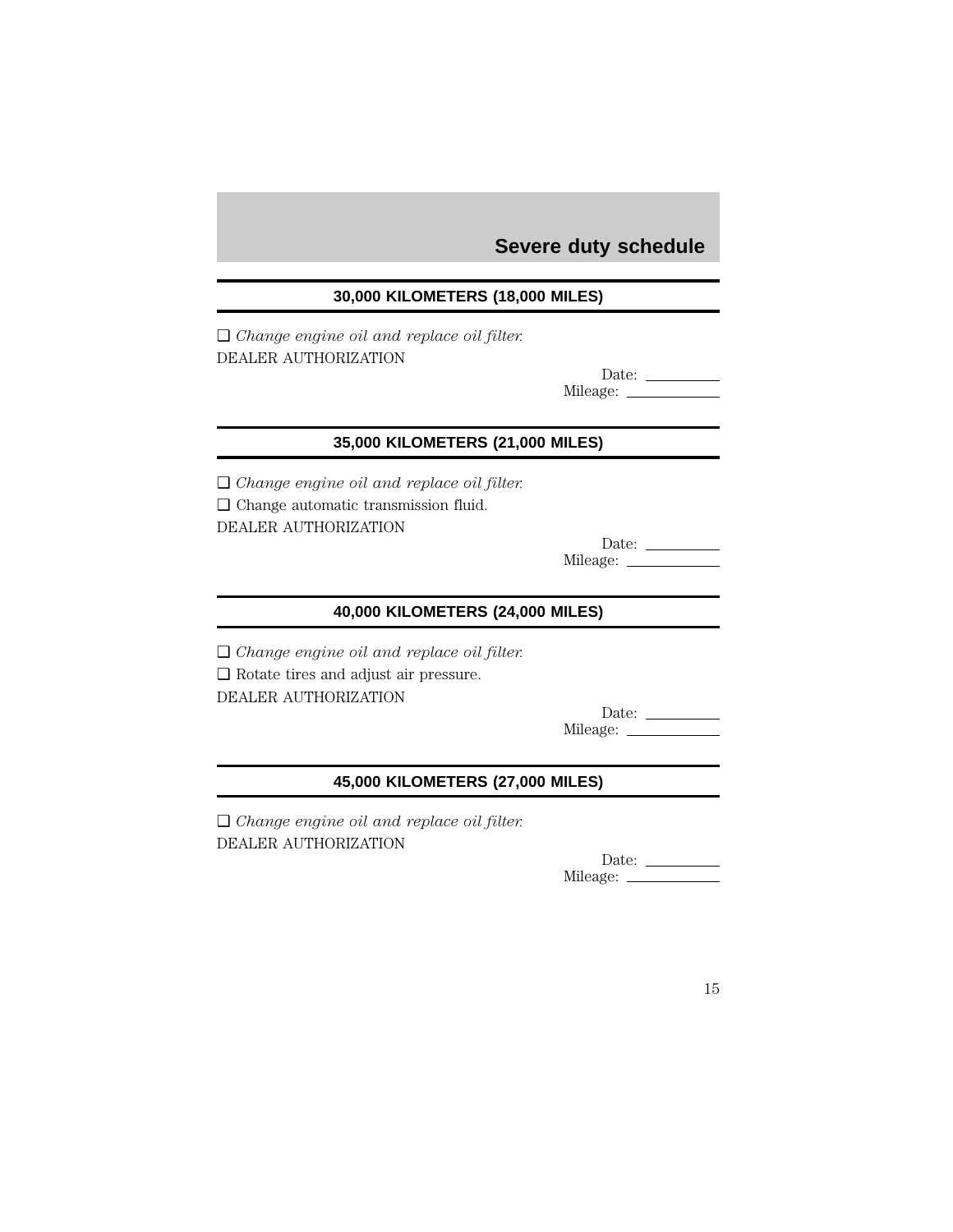## **50,000 KILOMETERS (30,000 MILES)**

- ❑ *Change engine oil and replace oil filter.*
- ❑ *Replace air cleaner filter.*
- ❑ *Inspect engine cooling system, hoses, and clamps; check coolant strength every 25,000 km (15,000 miles) or 12 months.*
- $\Box$  Inspect exhaust heat shield(s).
- $\Box$  Inspect front and rear brakes. (1)
- ❑ Lubricate pitman arm and steering stops.

DEALER AUTHORIZATION

Date: Mileage:

### **55,000 KILOMETERS (33,000 MILES)**

❑ *Change engine oil and replace oil filter.* ❑ Rotate tires and adjust air pressure. DEALER AUTHORIZATION

> Date: Mileage:

### **60,000 KILOMETERS (36,000 MILES)**

❑ *Change engine oil and replace oil filter.* ❑ *Replace spark plugs. (NGV only)* DEALER AUTHORIZATION

| Date:    |  |
|----------|--|
| Mileage: |  |

| ۰.<br>w<br>v |
|--------------|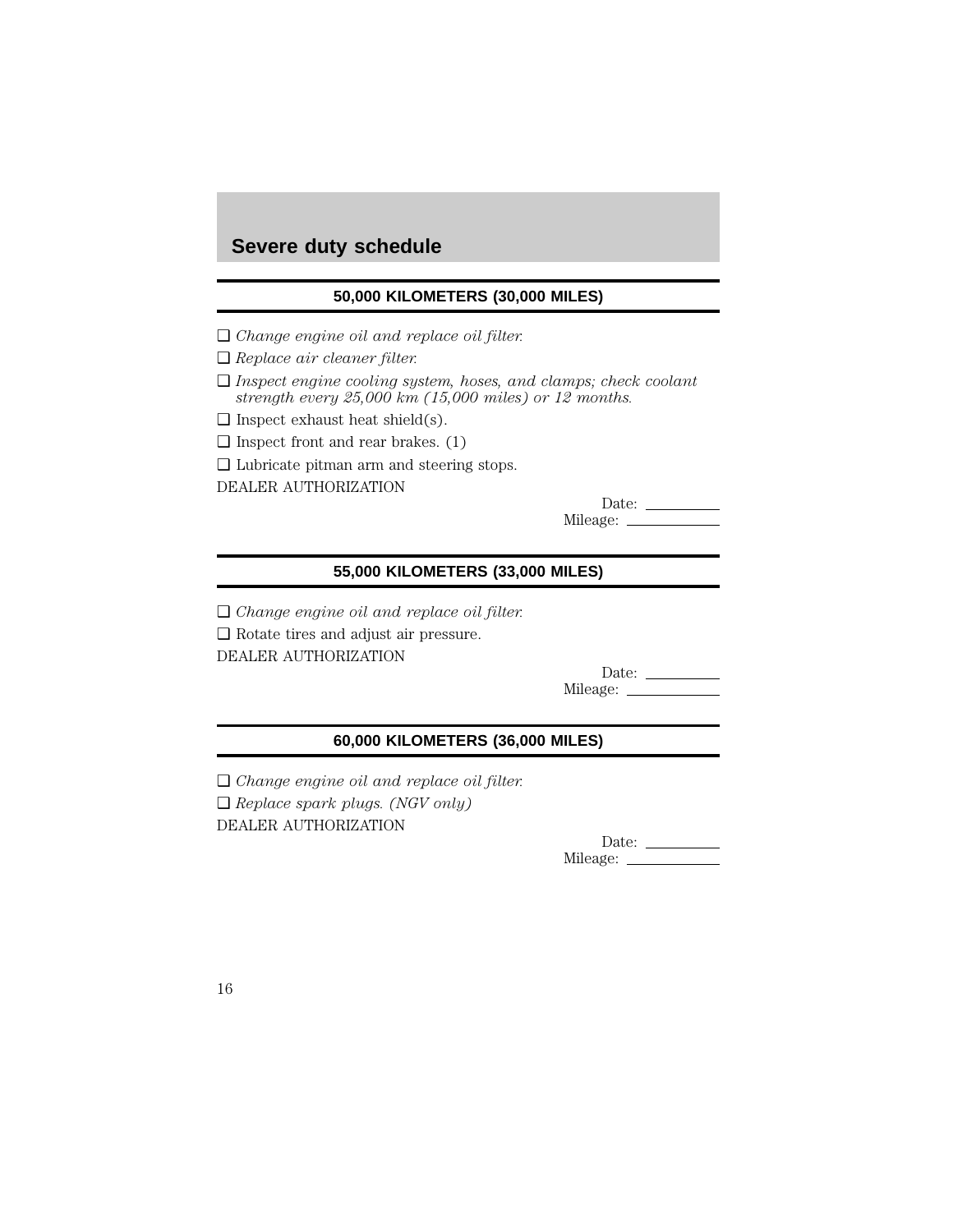## **65,000 KILOMETERS (39,000 MILES)**

❑ *Change engine oil and replace oil filter.* DEALER AUTHORIZATION

| Date:    |  |
|----------|--|
| Mileage: |  |

## **70,000 KILOMETERS (42,000 MILES)**

❑ *Change engine oil and replace oil filter.*

❑ Change automatic transmission fluid.

❑ Rotate tires and adjust air pressure.

DEALER AUTHORIZATION Date:

Mileage:

#### **75,000 KILOMETERS (45,000 MILES)**

❑ *Change engine oil and replace oil filter.*

❑ *Inspect engine cooling system, hoses, and clamps; check coolant strength every 25,000 km (15,000 miles) or 12 months.*

❑ Lubricate pitman arm and steering stops.

DEALER AUTHORIZATION Date: \_\_\_\_\_\_

Mileage:

## **80,000 KILOMETERS (48,000 MILES)**

❑ *Change engine oil and replace oil filter.*

❑ *Change engine coolant initially at 80,000 km (48,000 miles) or 48 months. Thereafter, change engine coolant every 50,000 km (30,000 miles) or 36 months.*

DEALER AUTHORIZATION

Date: Mileage: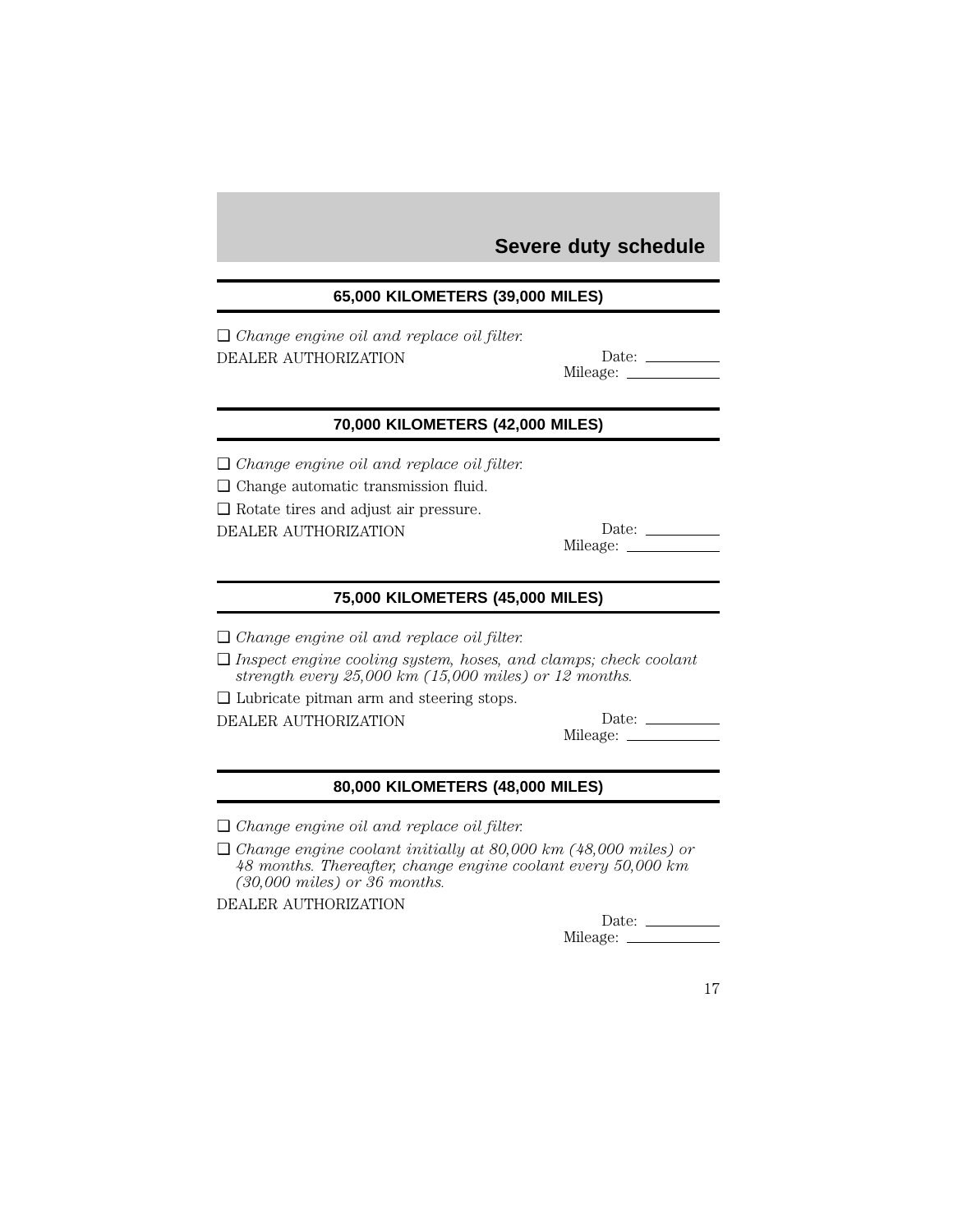## **85,000 KILOMETERS (51,000 MILES)**

❑ *Change engine oil and replace oil filter.* ❑ Rotate tires and adjust air pressure. DEALER AUTHORIZATION

| Date:    |  |
|----------|--|
| Mileage: |  |

### **90,000 KILOMETERS (54,000 MILES)**

❑ *Change engine oil and replace oil filter.* DEALER AUTHORIZATION

| Date:    |  |
|----------|--|
| Mileage: |  |

#### **95,000 KILOMETERS (57,000 MILES)**

❑ *Change engine oil and replace oil filter.* DEALER AUTHORIZATION

| Date:    |  |
|----------|--|
| Mileage: |  |

## **100,000 KILOMETERS (60,000 MILES)**

- ❑ *Change engine oil and replace oil filter.*
- ❑ *Replace spark plugs. (except NGV)*
- ❑ *Replace air cleaner filter.*
- ❑ *Replace PCV valve. (2)*
- ❑ *Inspect accessory drive belt(s). (NGV only)*
- ❑ *Inspect engine cooling system, hoses, and clamps; check coolant strength every 25,000 km (15,000 miles) or 12 months.*
- $\Box$  Inspect exhaust heat shield(s).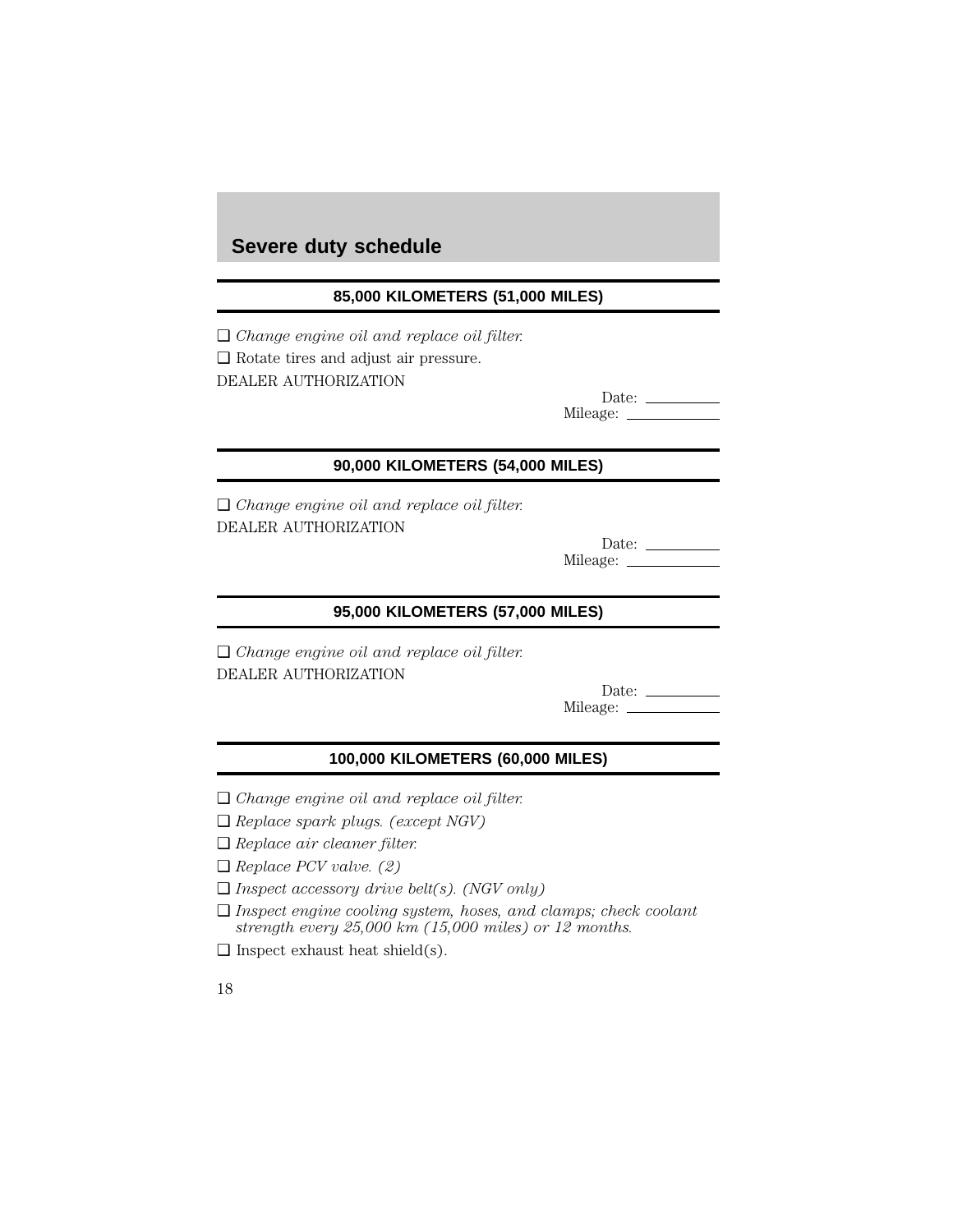$\Box$  Inspect front and rear brakes. (1)

❑ Rotate tires and adjust air pressure.

❑ Lubricate pitman arm and steering stops.

DEALER AUTHORIZATION

| Date:    |  |
|----------|--|
| Mileage: |  |

## **105,000 KILOMETERS (63,000 MILES)**

❑ *Change engine oil and replace oil filter.*

❑ Change automatic transmission fluid.

DEALER AUTHORIZATION

Date: Mileage:

## **110,000 KILOMETERS (66,000 MILES)**

❑ *Change engine oil and replace oil filter.* DEALER AUTHORIZATION

Date: Mileage:

## **115,000 KILOMETERS (69,000 MILES)**

❑ *Change engine oil and replace oil filter.*

❑ Rotate tires and adjust air pressure.

DEALER AUTHORIZATION

Date: Mileage: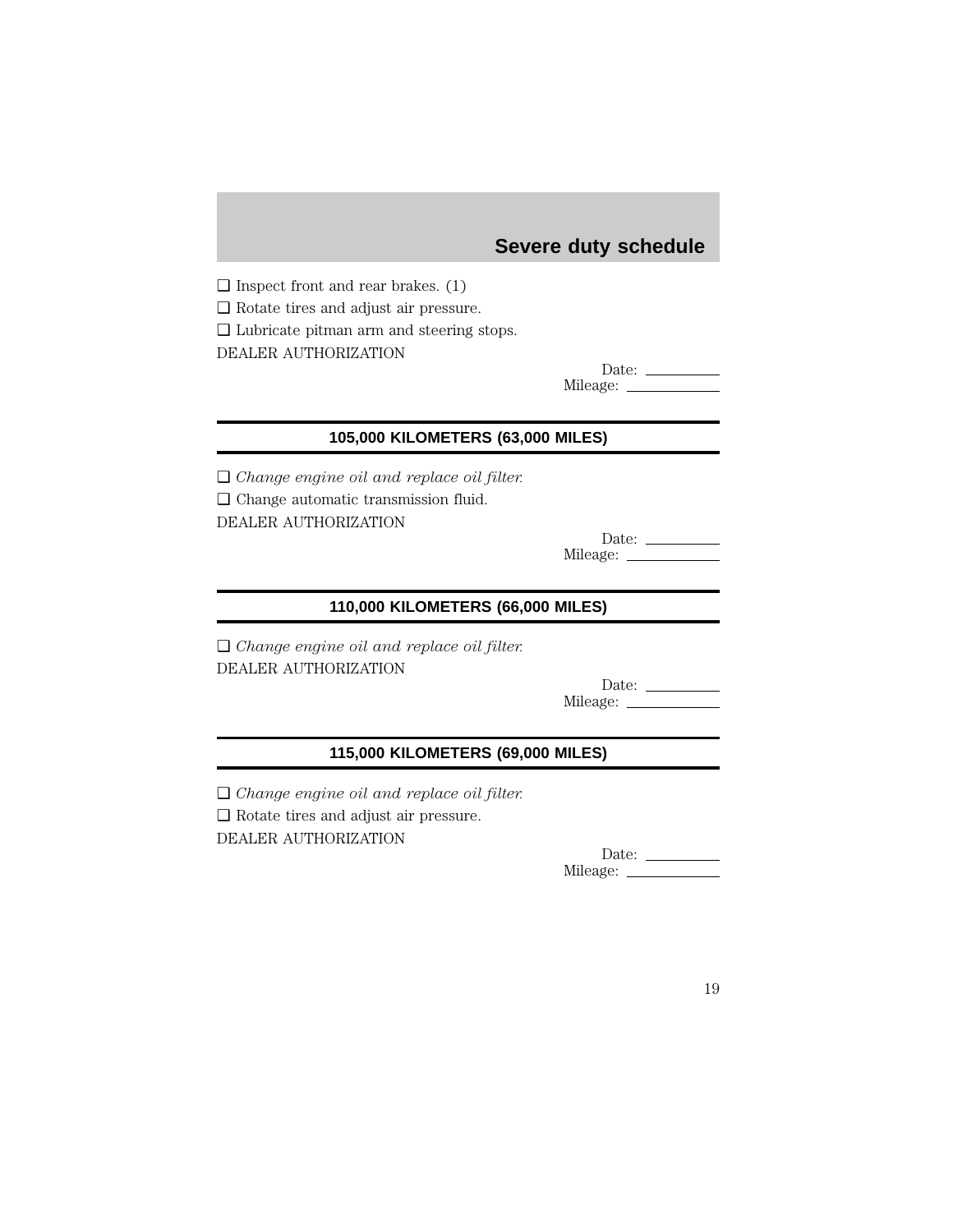### **120,000 KILOMETERS (72,000 MILES)**

❑ *Change engine oil and replace oil filter.* ❑ *Replace spark plugs. (NGV only)* DEALER AUTHORIZATION

| Date:    |  |
|----------|--|
| Mileage: |  |

#### **125,000 KILOMETERS (75,000 MILES)**

❑ *Change engine oil and replace oil filter.*

❑ *Inspect engine cooling system, hoses, and clamps; check coolant strength every 25,000 km (15,000 miles) or 12 months.*

❑ Lubricate pitman arm and steering stops.

DEALER AUTHORIZATION

| Date:    |  |
|----------|--|
| Mileage: |  |

#### **130,000 KILOMETERS (78,000 MILES)**

❑ *Change engine oil and replace oil filter.*

❑ *Change engine coolant every 50,000 km (30,000 miles) or 36 months.*

❑ Rotate tires and adjust air pressure.

DEALER AUTHORIZATION Date: Mileage:

#### **135,000 KILOMETERS (81,000 MILES)**

❑ *Change engine oil and replace oil filter.* DEALER AUTHORIZATION

Date: Mileage: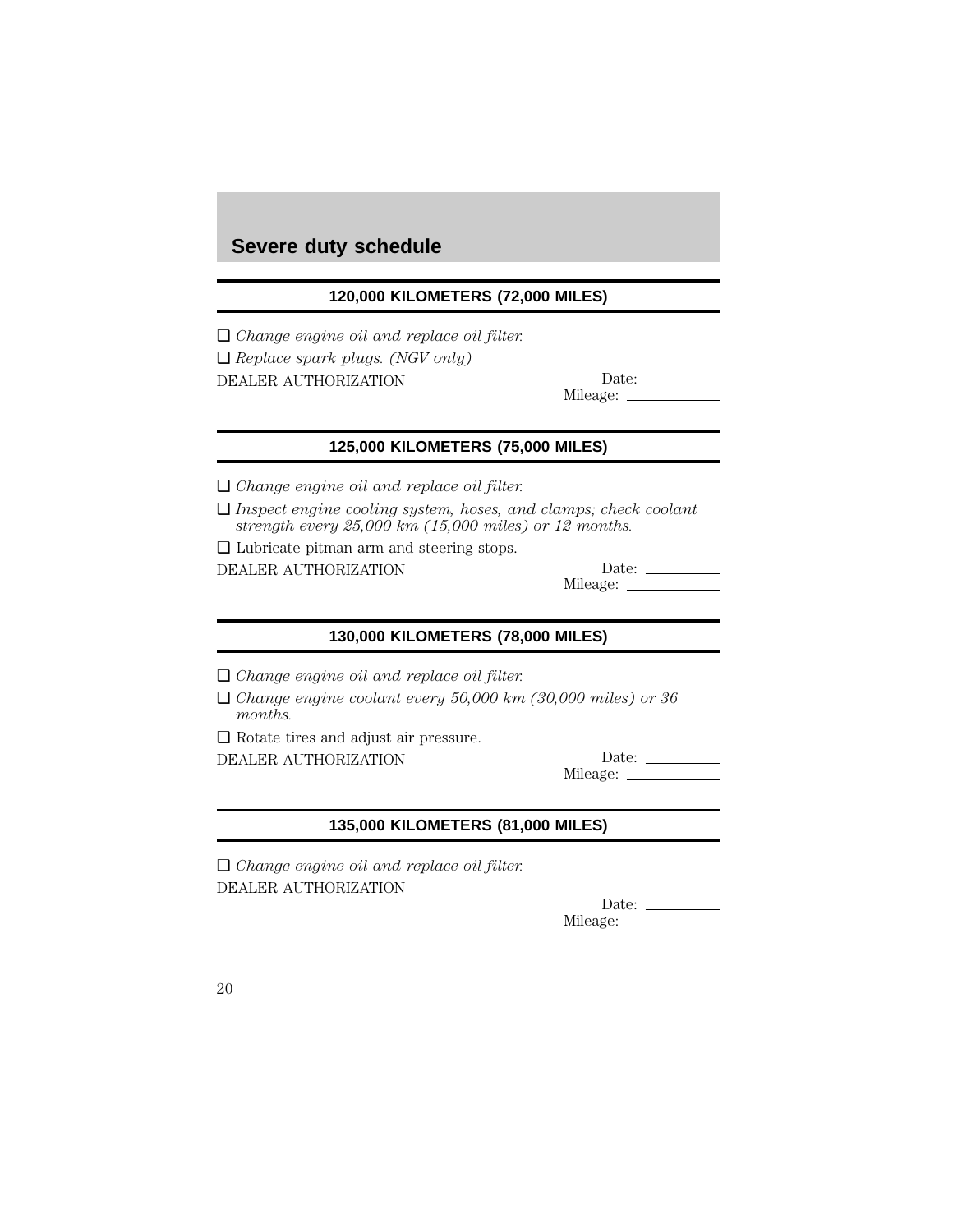## **140,000 KILOMETERS (84,000 MILES)**

❑ *Change engine oil and replace oil filter.* ❑ Change automatic transmission fluid. DEALER AUTHORIZATION

| Date:    |  |
|----------|--|
| Mileage: |  |

## **145,000 KILOMETERS (87,000 MILES)**

❑ *Change engine oil and replace oil filter.* ❑ Rotate tires and adjust air pressure. DEALER AUTHORIZATION

| Date:    |  |
|----------|--|
| Mileage: |  |

## **150,000 KILOMETERS (90,000 MILES)**

❑ *Change engine oil and replace oil filter.*

❑ *Inspect accessory drive belt(s).*

❑ *Replace air cleaner filter.*

| $\Box$ Inspect engine cooling system, hoses, and clamps; check coolant |  |  |  |  |
|------------------------------------------------------------------------|--|--|--|--|
| strength every $25,000 \; km \; (15,000 \; miles)$ or 12 months.       |  |  |  |  |

- $\Box$  Inspect exhaust heat shield(s).
- $\Box$  Inspect front and rear brakes. (1)
- ❑ Lubricate pitman arm and steering stops.

DEALER AUTHORIZATION

Date: Mileage: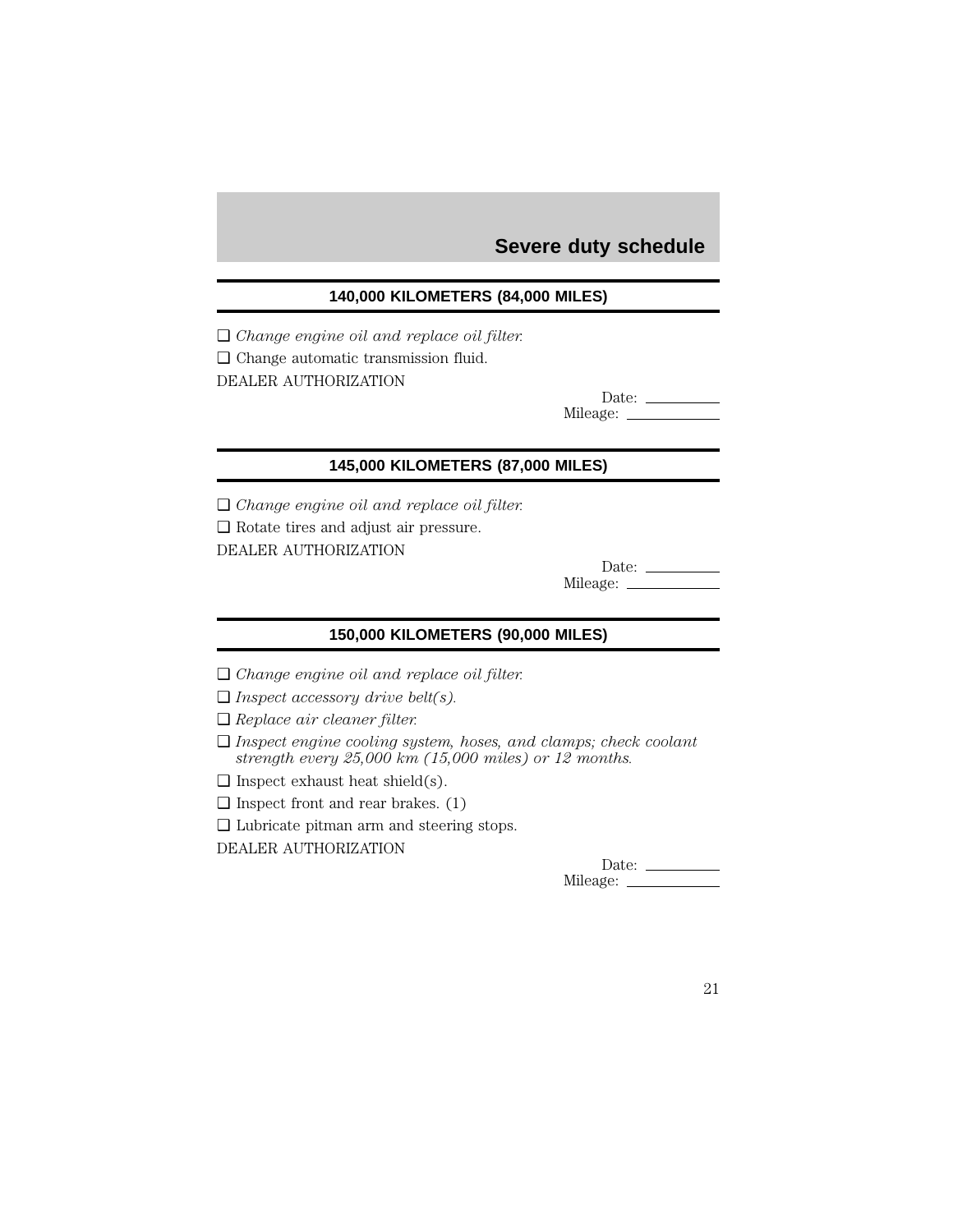## **155,000 KILOMETERS (93,000 MILES)**

❑ *Change engine oil and replace oil filter.* DEALER AUTHORIZATION

| Date:    |  |
|----------|--|
| Mileage: |  |

## **160,000 KILOMETERS (96,000 MILES)**

❑ *Change engine oil and replace oil filter.* ❑ Rotate tires and adjust air pressure. DEALER AUTHORIZATION

| Date:    |  |
|----------|--|
| Mileage: |  |

## **165,000 KILOMETERS (99,000 MILES)**

❑ *Change engine oil and replace oil filter.* DEALER AUTHORIZATION

Date: Mileage:

## **170,000 KILOMETERS (102,000 MILES)**

❑ *Change engine oil and replace oil filter.* DEALER AUTHORIZATION

> Date: \_\_\_\_\_\_\_\_\_\_ Mileage: \_\_\_\_\_\_\_\_\_\_\_\_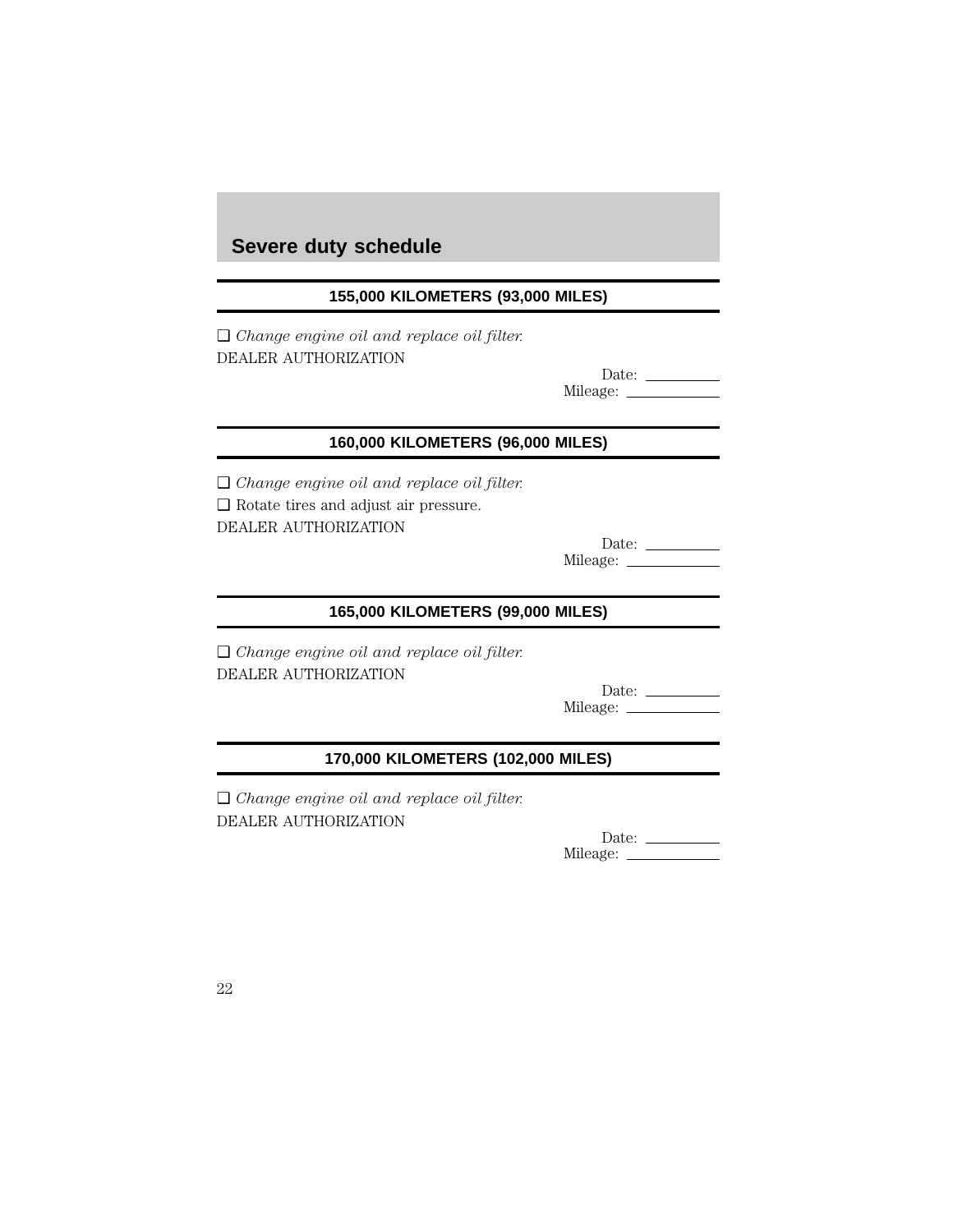## **175,000 KILOMETERS (105,000 MILES)**

❑ *Change engine oil and replace oil filter.*

❑ *Inspect engine cooling system, hoses, and clamps; check coolant strength every 25,000 km (15,000 miles) or 12 months.*

❑ Change automatic transmission fluid.

❑ Rotate tires and adjust air pressure.

❑ Lubricate pitman arm and steering stops.

DEALER AUTHORIZATION

| Date:    |  |
|----------|--|
| Mileage: |  |

## **180,000 KILOMETERS (108,000 MILES)**

❑ *Change engine oil and replace oil filter.*

❑ *Change engine coolant every 50,000 km (30,000 miles) or 36 months.*

❑ *Replace spark plugs. (NGV only)*

DEALER AUTHORIZATION Date: <u>\_\_</u>

Mileage:

## **185,000 KILOMETERS (111,000 MILES)**

❑ *Change engine oil and replace oil filter.* DEALER AUTHORIZATION Date: \_\_\_\_\_\_\_\_

Mileage:

### **190,000 KILOMETERS (114,000 MILES)**

❑ *Change engine oil and replace oil filter.*

❑ Rotate tires and adjust air pressure.

DEALER AUTHORIZATION Date:

Mileage: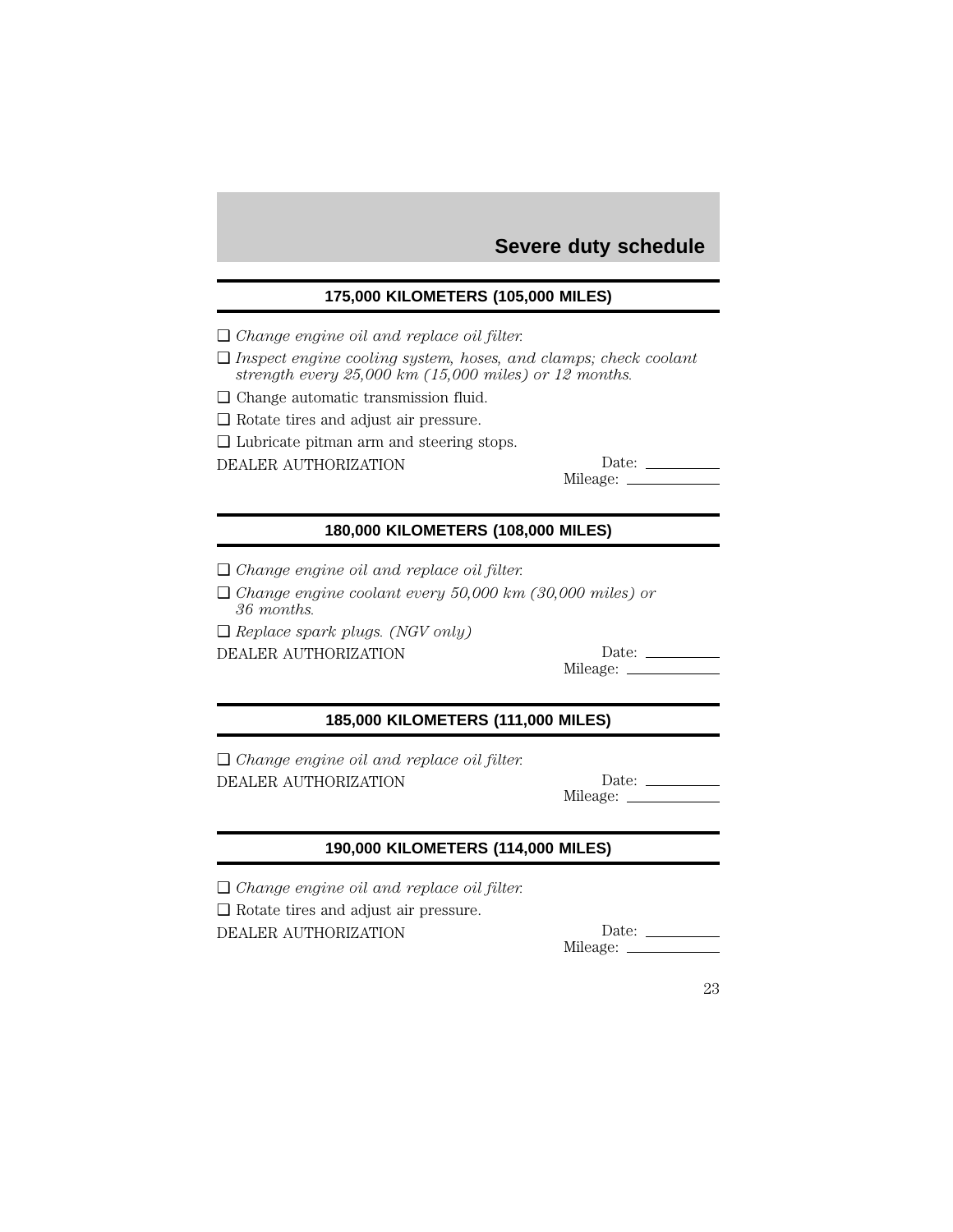#### **195,000 KILOMETERS (117,000 MILES)**

❑ *Change engine oil and replace oil filter.* DEALER AUTHORIZATION

| Date:    |  |
|----------|--|
| Mileage: |  |

#### **200,000 KILOMETERS (120,000 MILES)**

- ❑ *Change engine oil and replace oil filter.*
- ❑ *Replace spark plugs. (except NGV)*
- ❑ *Inspect accessory drive belt(s).*
- ❑ *Replace air cleaner filter.*
- ❑ *Replace PCV valve.*
- ❑ *Inspect engine cooling system, hoses, and clamps; check coolant strength every 25,000 km (15,000 miles) or 12 months.*
- ❑ Replace fuel filter element and housing O-ring seal. (NGV only)
- ❑ Drain coalescent filter bowl. (NGV only)
- $\Box$  Inspect exhaust heat shield(s).
- ❑ Lubricate pitman arm and steering stops.
- $\Box$  Inspect front and rear brakes. (1)

DEALER AUTHORIZATION

Date:  $\_\_$ Mileage:

(1) If your driving habits include continuous stop-and-go driving or driving in hilly areas, more frequent intervals may be required.

(2) At 96,000 kilometers (60,000) your dealer will replace the PCV valve at no cost except Canada and California vehicles.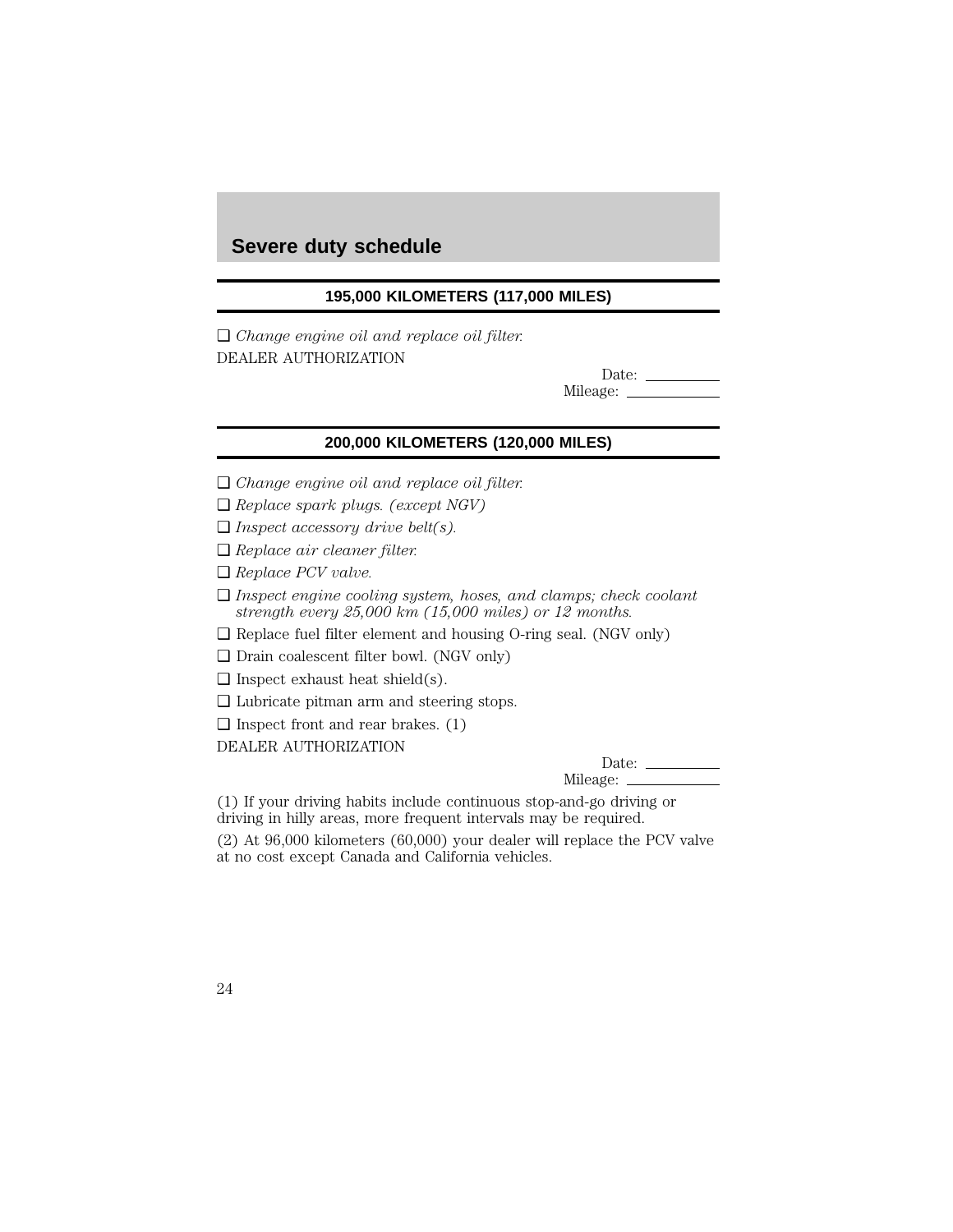## **Owner maintenance checks**

#### **Owner maintenance checks**

Listed below are vehicle maintenance checks and inspections that should be performed by the owner or qualified service technician at the indicated intervals. Service information and supporting specifications are provided in the "Owner Guide".

Any adverse conditions should be brought to the attention of your dealer or qualified service technician for expert service advice as soon as possible.

The owner maintenance checks are generally not covered by warranties and you may be charged for labor, parts and lubricants used.

## **WHEN YOU STOP FOR FUEL:**

- ❑ Check the engine oil level.
- ❑ Check the windshield washer fluid level.
- ❑ Check coolant level in the coolant recovery reservoir.
- ❑ Look for low or under-inflated tires.

### **WHILE OPERATING YOUR VEHICLE:**

- ❑ Note any changes in the sound of the exhaust or any smell of exhaust fumes in the vehicle.
- ❑ Check for vibrations in the steering wheel. Notice any increased steering effort or looseness in the steering wheel.
- ❑ Notice if your vehicle constantly turns slightly or "pulls" to one side when travelling on smooth level road.
- ❑ When stopping, listen and check for strange sounds, pulling to one side, increased brake pedal travel or "hard to push" brake pedal.
- $\Box$  If any slipping or changes in the operation of your transmission occur, check the transmission fluid level.
- ❑ Check automatic transmission (P) PARK function.
- ❑ Check for fluid leaks under your vehicle (water dripping from the air conditioning system after use is normal).
- ❑ Check warning lights and gauges.